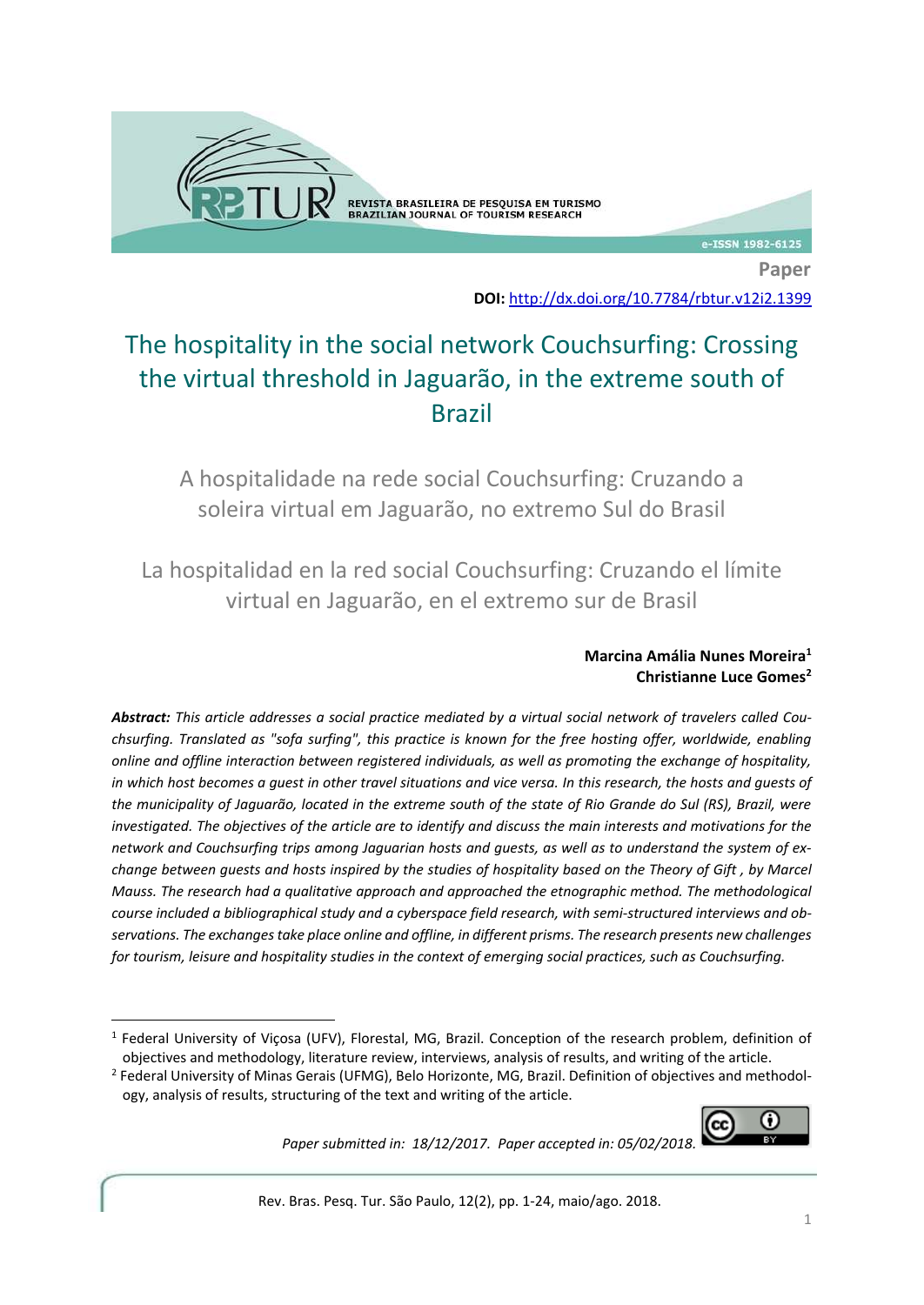

*Keywords: Hospitality. Tourism. Virtual social network. Recreation. Couchsurfing.*

**Resumo:** Este artigo aborda uma prática social mediada por uma rede social virtual de viajantes denominada *Couchsurfing*. Traduzida como "surfe de sofá", essa prática é conhecida pela oferta gratuita de hospedagem, mundialmente, viabilizando a interação *online* e *offline* entre os sujeitos cadastrados, além de promover o câmbio de hospitalidade, em que anfitrião vira hóspede em outras situações de viagem e vice-versa. Nesta pesquisa, foram investigados os anfitriões e hóspedes do município de Jaguarão, localizado no extremo sul do estado do Rio Grande do Sul (RS), Brasil. Os objetivos do artigo são identificar e discutir os principais interesses e motivações pela rede e pelas viagens *Couchsurfing*, entre os anfitriões e hóspedes jaguarenses, bem como compreender o sistema de trocas entre hóspedes e anfitriões tendo como inspiração os estudos da hospitalidade baseados na Teoria da Dádiva, de Marcel Mauss. A investigação teve abordagem qualitativa e aproximou-se do método netnográfico. O percurso metodológico contou com estudo bibliográfico e pesquisa de campo ciberespacial, com entrevistas semiestruturadas e observações. As trocas se dão de maneira *online* e *offline*, em diferentes prismas. A pesquisa apresenta novos desafios para os estudos do turismo, lazer e hospitalidade no contexto de práticas sociais emergentes, como o *Couchsurfing*.

**Palavras-chave**: Hospitalidade. Turismo. Rede social virtual. Lazer. *Couchsurfing*.

*Resumen: Este artículo aborda una práctica social mediada por una red social virtual de viajeros denominada Couchsurfing. En el caso de que se trate de un "surfe de sofá", esta práctica es conocida por la oferta gratuita de hospedaje, mundialmente, viabilizando la interacción online y offline entre los sujetos registrados, además de promover el cambio de hospitalidad, en que anfitrión se convierte en huésped en otras situaciones de viaje y viceversa. En esta investigación, fueron investigados los anfitriones y huéspedes del municipio de Jaguarão, ubicado en el extremo sur del estado de Rio Grande do Sul (RS), Brasil. Los objetivos del artículo son identificar y discutir los principales intereses y motivaciones por la red y por los viajes Couchsurfing entre los anfitriones y huéspedes jaguarenses, así como comprender el sistema de intercambios entre huéspedes y anfitriones teniendo como inspiración los estudios de la hospitalidad basados en la Teoría de la Dádiva de Marcel Mauss. La investigación tuvo un enfoque cualitativo y se acercó al método etnográfico virtual. El recorrido metodológico contó con estudio bibliográfico e investigación de campo ciberespacial, con entrevistas semiestructuradas y observaciones. Los intercambios se dan de manera online y offline, en diferentes prismas. La investigación presenta nuevos desafíos para los estudios del turismo, ocio y hospitalidad en el contexto de prácticas sociales emergentes, como el Couchsurfing.*

*Palabras clave: Hospitalidad. Turismo. Red social virtual. Ocio. Couchsurfing.*

#### **1 INTRODUCTION**

This article is part of a research project on hospitality mediated by the social networking service (SNS) Couchsurfing. This practice consists of staying overnight in someone else's "living room" while travelling. It is a network of hospitality in which its members (surfers), as hosts give shelter for a few days, freely and without charge, to other guests.

The concept of Couchsurfing was created by Casey Fenton, an American,

together with other founders of this SNS. It all started with an email to students in Iceland in the context of an event, asking for lodging in their homes, which would provide psychological and physiological comfort (Figueiredo, 2008). In return, the creator of Couchsurfing would offer his cultural experience to the potential Icelandic hosts. The search for an alternative lodging sought to avoid the standards established by the market and travel agencies, common intermediaries in hospitality.

At first, Couchsurfing was a non-profit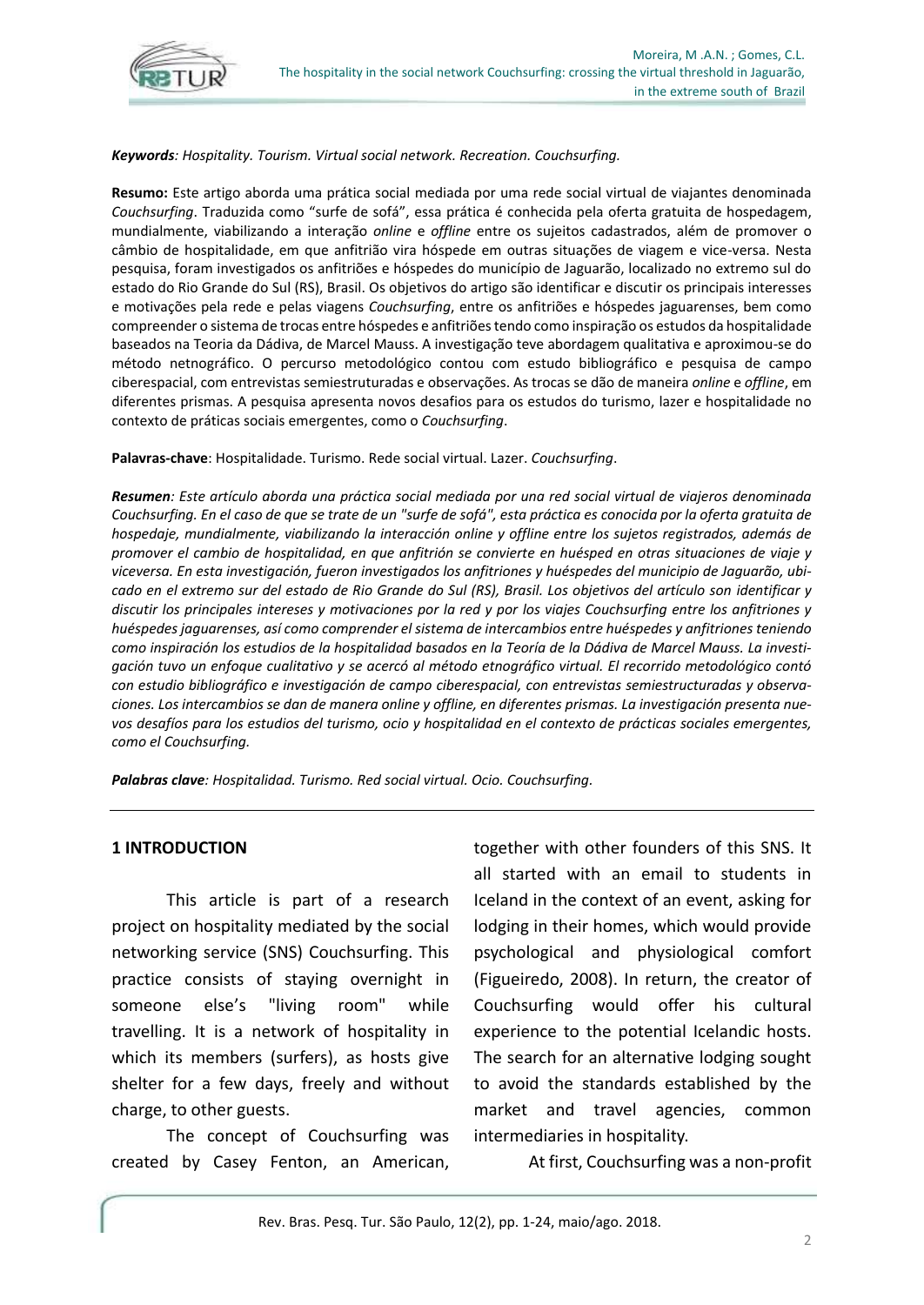

SNS offering the advantage of free accommodation worldwide without any additional cost or obligation. However, according to information on the network's website, as of 2011 an annual fee of 18 euros was established. This fee is to cover the costs of validating the profile of each registered person, providing greater safety to about 12 million users of the network, spread over 200 thousand cities. In that same year, the mission of "creating travel experiences based on exchange, generosity, interpersonal trust and cultural exchange" was added to the website. (http://www.couchsurfing.com/abo ut/about-us/).

Some studies on Couchsurfing have already been carried out by researchers from various countries and perspectives. Bialski's research (2007) related the Couchsurfing practice to "Intimate Tourism", an expression that designates a system of exchange in which travel experiences and relationships are shared in different spaces, such as those created by online networks, and not only in the spaces of traditional tourism. Other publications discuss the interpersonal trust of the individuals enrolled in Couchsurfing from their interactions (Bialski & Batorski, 2010; Shapiro, 2012; Cherney, 2014); as well as barriers to using Couchsurfing considering, particularly, the profile of users and their positive and negative references (Bradbury, 2013, Liu, 2013 & Yannopoulou, 2013). Zhu

(2010), in turn, studied the members registered in SNS without couch surfing experience, either as host or as a guest. Research results from Ronzhyn (2015) emphasized the connection between trust and experience on Couchsurfing, where more experienced users are the most reliable.

Couchsurfing was also the object of some studies carried out in Brazil. Figueiredo (2008) sought to understand the worldviews outlined in the system of exchange between guests and hosts, which led to reflections on the gift, tolerance, and imagery of travel. On a related note, a study examined Couchsurfing users' profile in a quantitative and qualitative survey (Dutra, 2010). The results indicated that the predominant profile consists of young people with a mean age of 28.5 years, speaking around 3.87 languages. The knowledge of these studies, as well as experience as a Couchsurfing guest in Jaguarão, Rio Grande do Sul State (RS), has sparked interest in the research from which this article derives.

As shown in Figure 1, the municipality chosen as reference for the research is located in the Jaguarão micro-region and is 395 km from Porto Alegre. In Brazil, it borders the municipalities of Arroio Grande and Herval and, in Uruguay, the municipalities of Rio Branco and Lago Merín (Cunha, 2012).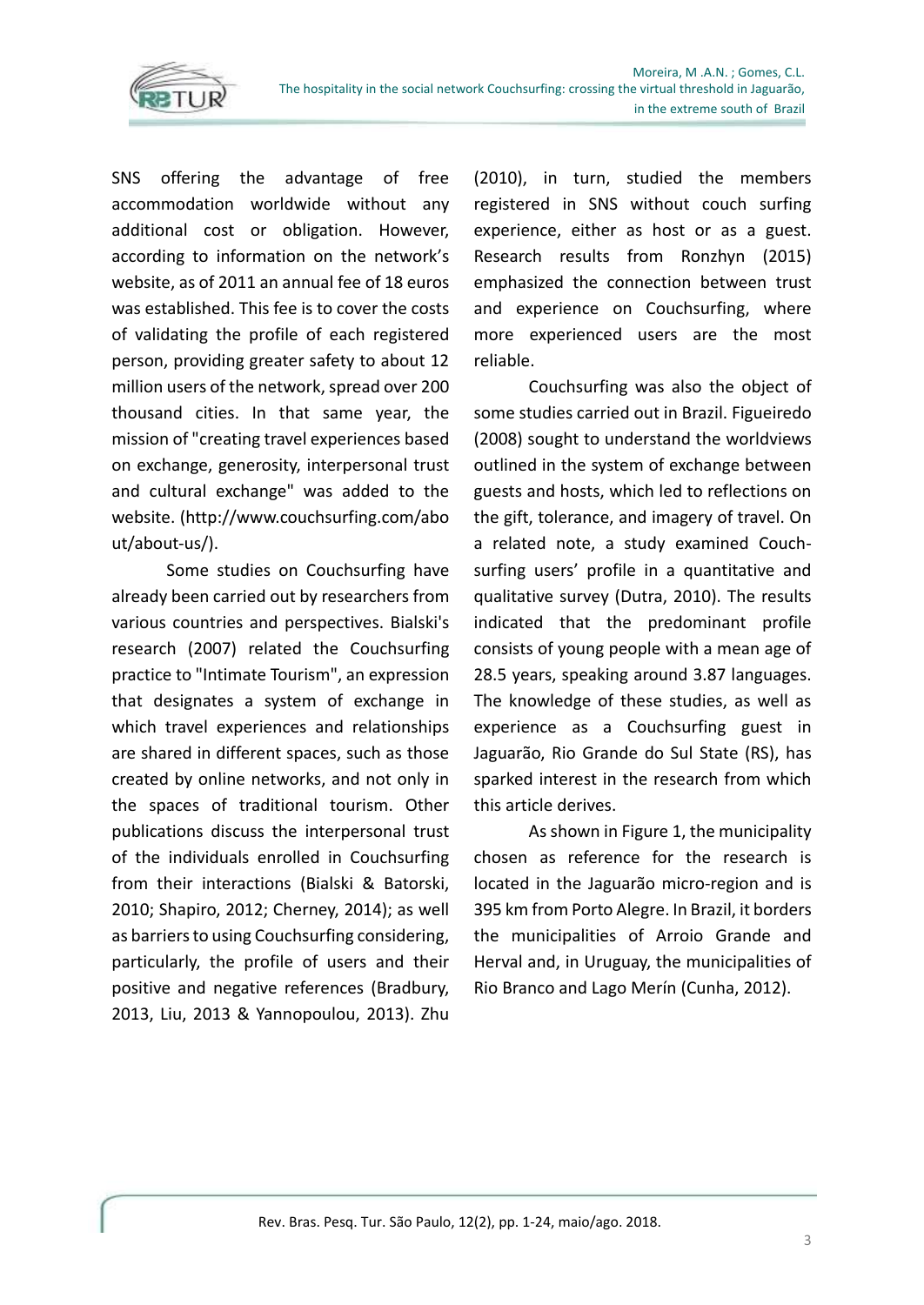



**Figure 1** - Location of Jaguarão, Rio Grande do Sul State

**Source:** IBGE (2017) **Organization:** The authors

According to the Brazil Institute of Geography and Statistics - IBGE (2017) Jaguarão has an estimated population of 28,230 inhabitants, occupying around 2,051,021 Km2 and its economy revolves around agriculture and services. However, as of the opening of the duty free stores in Rio Branco, in 2003, there was an increasing flow of tourists to the Uruguayan city, with Jaguarão emerging as a "commuter town". Some features give Jaguarão a subtlety in its historical, social, and cultural formation, towards the time in which Brazil and its neighbors fought for territory. The landscape and historic ensemble is protected by the Brazilian Historical and Artistic Heritage Institute (IPHAN) since 2010. According to Ribeiro and Melo (2011) "this is the highest number of protected buildings in the State of Rio Grande do Sul, with more than 800 units".

In addition, Jaguarão has become a university town, with the establishment of the campus of the Federal University of Pampa, in 2008. Thus, many students having passed the Brazilian High School Exam, ENEM, temporarily move to Jaguarão, becoming residents in the municipality while graduating. It is important to emphasize that Jaguarão has several restaurants that tend to value the local gastronomy (the barbecue), in addition to having about 20 accommodation establishments, among hotels and hostels (Prefeitura de Jaguarão, 2017). Besides these lodgings, Couchsurfing is common there, what bring us to home exchanges of "sofa" in the domestic context. According to Lashley & Morrison (2006), social relations and the way in which individuals interact with one another in the perspective of hospitality mediated by new technologies are worthy of attention.

The concept of hospitality is central to research and recurrent theme in tourism practices, as pointed out by Panosso Neto (2013). Some authors, such as Camargo (2004), base their studies and research on the French approach to hospitality, in which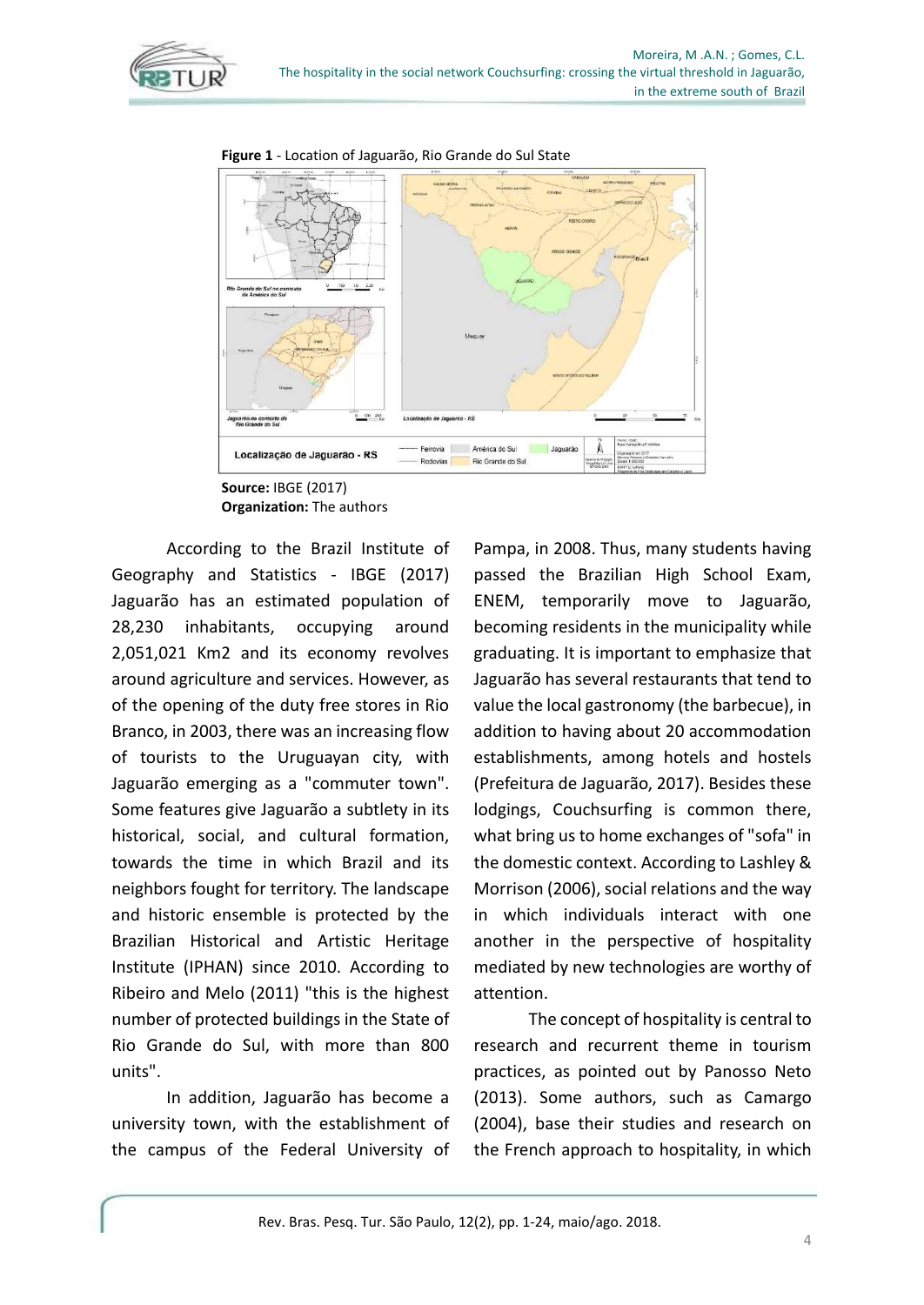

the "theory of the gift" proposed by Marcel Mauss (1974) is a key reference. For the French anthropologist, the expression "give, receive and reciprocate" is a relation that symbolizes the exchange. By offering a treat or gift to someone, the gesture itself forces the recipient to reciprocate. For the author, reciprocity exist, albeit indirectly. In this way, the gift justifies the cordiality, relationships, and human conversations in each society. Perrot (2011) also envisages hospitality as a gift and seeks to understand the connections and exchanges between the host and the guest.

In the same vein, Camargo (2006) considers the tourist activity as an overlap of two systems of exchange and emphasizes the virtue of the gift that persists in the commercial scope: one of system is governed by the contract, by what is agreed upon by the parties, and the other is ruled by the gift, i.e., by what is not formally agreed, and therefore something difficult to achieve by simple observation. For the author, hospitality means the act of welcoming the other in all its dimensions: provision of shelter, security, food, entertainment during the stay in a certain place (Camargo, 2011). Godbout (1999), in turn, calls hospitality the "gift of space", space that creates and provides sociability.

These fundamentals are relevant to understand the social practices embedded in the phenomenon of hospitality, such as Couchsurfing in the extreme south of Brazil whether directly or mediated by a virtual platform, from a distance. In this sense, the objectives of this article are to identify and

discuss the main interests and motivations for the network and Couchsurfing travel, among the hosts and guests in Jaguarão, as well as to understand the system of exchanges between guests and hosts, inspired by the studies of hospitality based on Marcel Mauss's theory of the gift.

## **2 METHODOLOGY**

This study adopted a qualitative design using a set of interpretive practices (Maingueneau, 2000) and was essentially focused on the understanding of hospitality from the social practices mediated by a worldwide SNS of travelers in Jaguarão, RS. To this end, a literature survey, and a virtual field research based on nethnography, which is, according to Kozinets (2014), an ethnographic approach for digital media.

> The coming of the Internet has posed a significant challenge for our understanding of research methods. Across the social sciences and humanities people have found themselves wanting to explore the new social formations that arise when people communicate and organize via email, websites, mobile phones and the rest of the increasingly commonplace mediated forms of communication. Mediated interactions have come to the fore as key ways in which social practices are defined and experienced. (Hine, 2005, p.1)

The choice of nethnography led to immersion in the field of research, which, after register on the Couchsurfing network, made possible the virtual observation and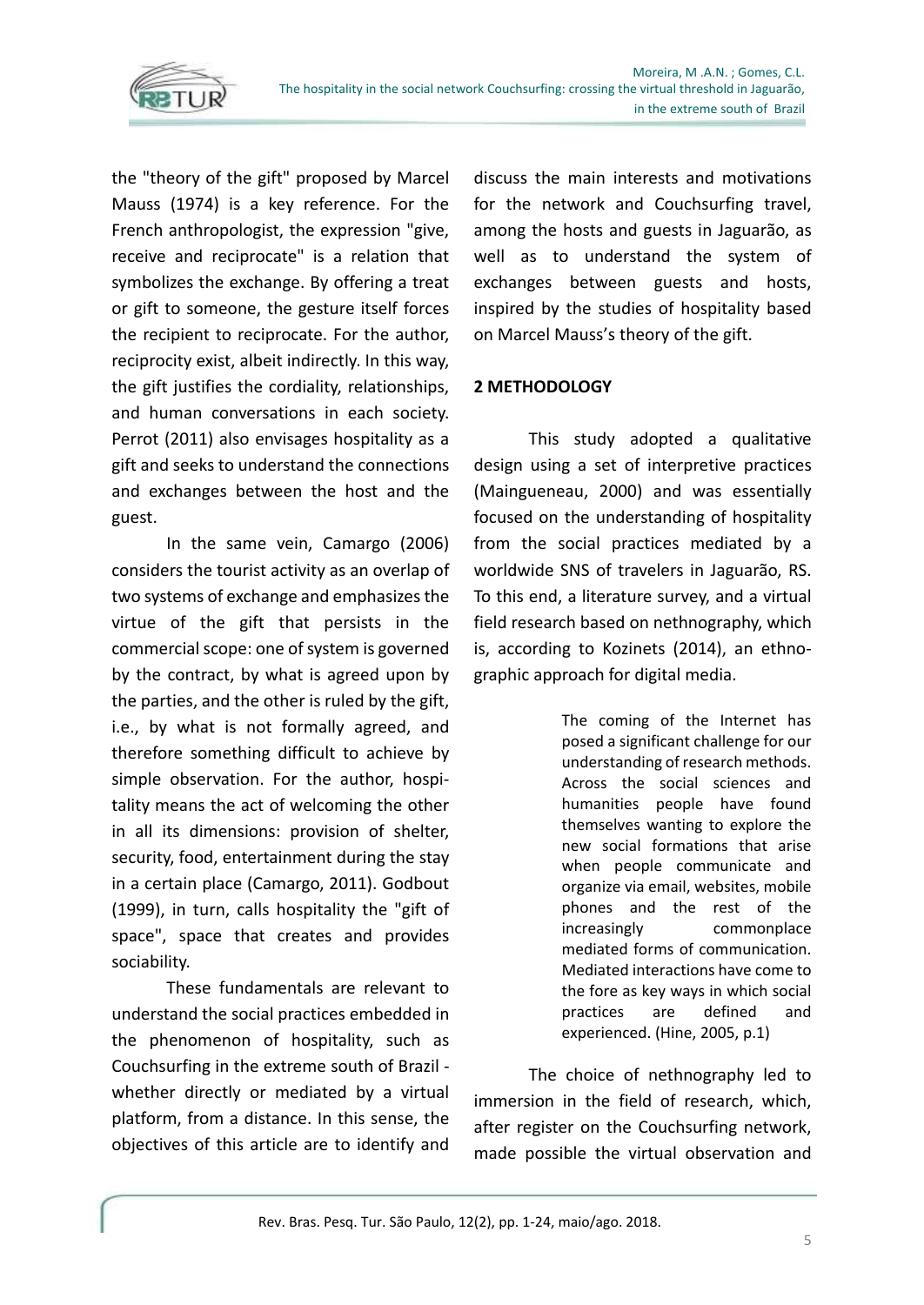

the instrumental search in the network.

[...] observing an Internet discussion list or a virtual community on a social networking site will bring materially distinct data (such as written texts, emoticons, images, and links published by users, for example) from those collected in face-to-face meetings. For some, this difference justifies the use of terms such as "virtual ethnography" and/or "nethnography", highlyghting the difference from "pure" ethnography. (Polivanov, 2013, p.6- 7)

At first, the challenge was to identify all the subjects with registered profile, with house or who had stayed overnight with hosts in Jaguarão, RS. The number totaled 40 surfers. From then on, we looked through the profiles of these subjects to know them, to interpret their images and styles, codes, likes, and dislikes. This virtual observation, characterized as "online wandering", was the first contact with the subjects involved in SNS Couchsurfing in the mentioned municipality.

Then individual contact was made with each surfer selected, through asynchronous communication (message or email), inviting them to participate in the survey as volunteers. The positive feedback was given by 13 surfers from the social network: 8 hosts and 5 guests, for whom the Free and Informed Consent Form approved by the Research Ethics Committee of the Federal University of Minas Gerais was sent, as well as a script of the interview to be conducted later, either face-to-face or with the help of virtual tools. Each volunteer used a pseudonym for anonymity: the hosts are Storck,

Bird, Guru, Carlito, Fafá, Bee, Minervina, and Leo; and the guests are Potosi, Teo, Pucek, Flavnav, and Bitmary.

This non-probabilistic sampling was "determined by typicality and convenience" (Laville & Dionne, 1999, p.170), considering the subjects readily available and accessible to participate voluntarily in the research, in the indicated period. The interviews via skype were done using the software *Pamela* to record and save all the visual and spoken script, for subsequent transcription.

The interpretative analysis considered the vision, principles, and policies of the SNS Couchsurfing and is consistent with studies of hospitality, especially those based on Marcel Mauss's (1950, 1974) theory of the gift. This theory played an important role in the understanding of the way in which exchanges take place and the possibilities of maintaining social bonds either in the network interactions or at the homes, symbolized by the couch metaphor. The theory was used, therefore, to clarify the treatment of the data collected through interviews, based on Godelier's (1996, p.7) perspective that "the gift-giving exists everywhere, even if it is not the same everywhere".

Tourism, considered as an amalgam in which consumer protection laws are set out in contract clauses, is also governed by the ancestral laws of gift giving (Camargo, 2006). Thus, other observations that refer directly to the research objectives, based on the main results of previous research, were also included in the interpretative analysis of the data collected, as will be discussed below.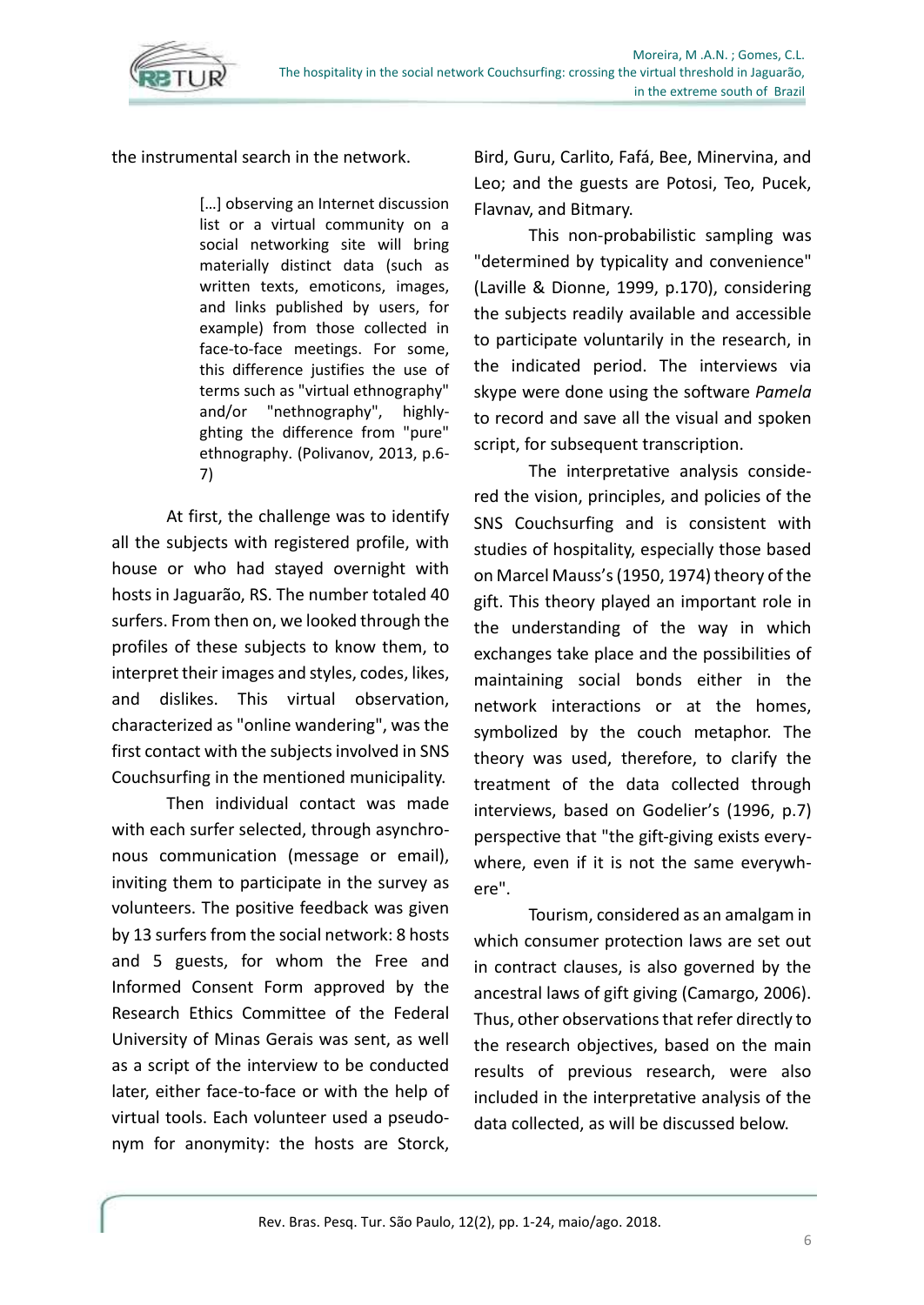

### **2.1 Dynamics and perspectives of SNS**

According to Luz (2012), growing individualism in the last decades has led to a fragmentation of the human being. However, simultaneously, as social beings, we need bonding, which lead us to seek in the act of traveling some intimate and meaningful social bonds. It is a paradox of "post-modernity": freedom creates individualism, but brings with it the solitude and the lack of affection, which are remedied by reintegration.

Bauman (2003) points out that, although communities are increasingly ephemeral and occasional, the appreciation of the other and closer ties become necessary. The author stresses:

> If a community is to exist in a world of individuals, it can only be (and must be) a community woven together from sharing and mutual care; a community of concern and responsibility for the equal right to be human and equal ability to act in that right. (Bauman, 2003, p.134)

One of the technological advances that allowed for the dissemination of this social behavior was the Internet and, in the specific case of tourism, the use of social networks aimed at travelers. Vila & Vila (2012) argue that the novelty is not in access to the diversity of information made available through the Internet, but in the search and ways of managing this information, making it more appealing. Web 2.0 technologies made possible the development of blogs, image galleries, social

media, and other tools.

According to William & Martell (2008), tourism 2.0 uses similar platforms interrelated with a network system. Knowledge and its dissemination must be the network's driving-force, that self organizes and develops through the systemic feedback of its users. Hence, tourism systems are not linear. They operate in a complex, dynamic, uncertain, and unpredictable way, influenced by direct elements of the tourist activity, and indirect and external to the network, such as culture, politics, and social, natural and human resources. In order to maintain proper functioning of tourism systems, a differentiated management with monitoring and social learning is required for adaptation to changing scenarios.

The systematic orientation of the networks shapes the social relations through the horizontal structure, in which there is no social hierarchy, since all users are consumers and producers of information (Castells, 2003). In this way, information reaches many people and the sharing potential increases. For this to happen, according to Alves (2011), relationships must be based on trust, which is tied to the individual's knowledge of a subject. The deeper the knowledge, the greater the trust. Otherwise society disintegrates.

It is against this background that social networks such as Couchsurfing appear, significantly changing the users' search and experience of lodging. Couchsurfing is the voluntary and temporary displacement of people or groups, for leisure or other reasons, generating interpersonal, social,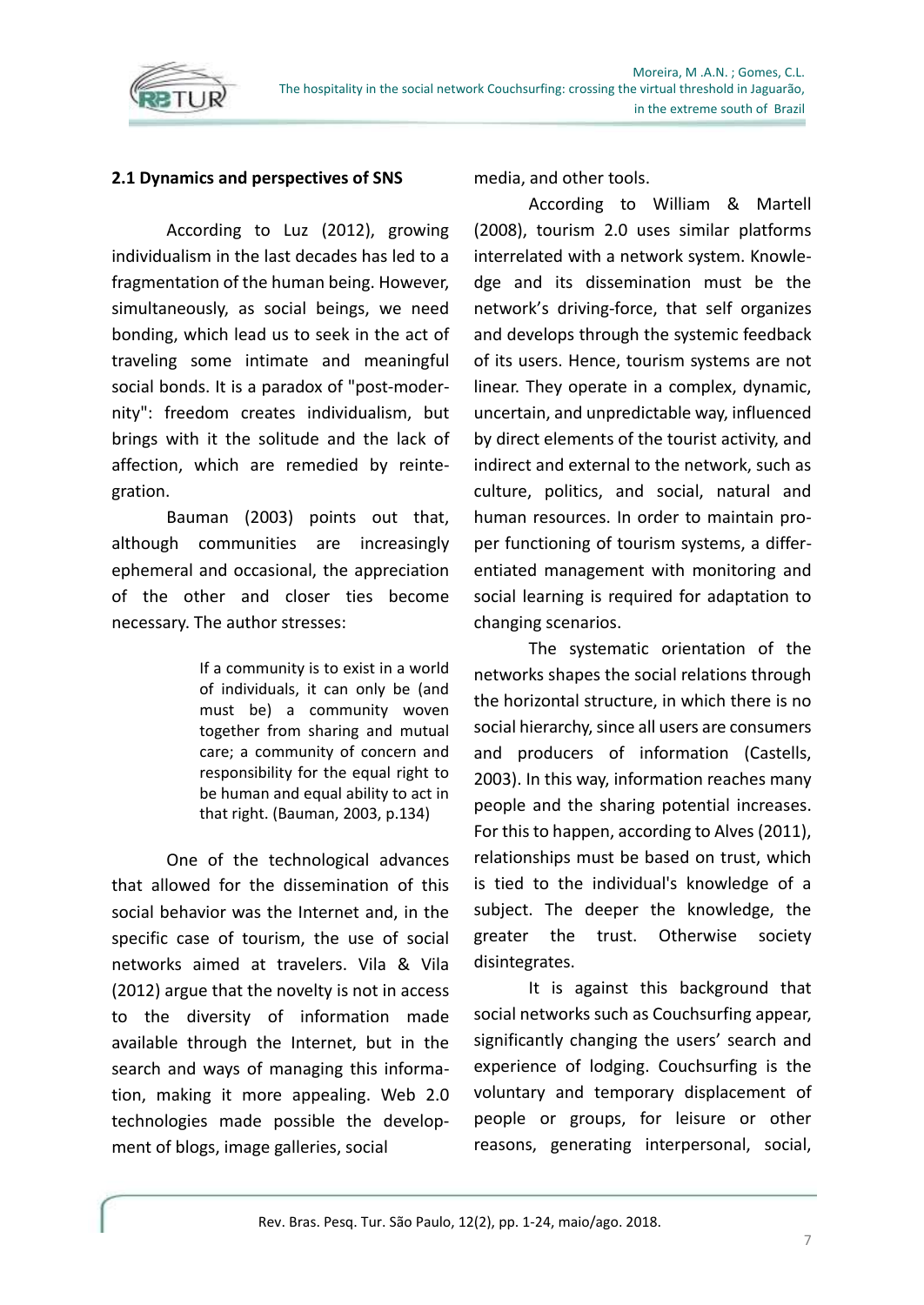

economic, and cultural relationships. It is a contemporary practice that seeks deep personal experiences linked to happiness (Stern, 2009). This practice is made possible by access and registration on the website, and in these conditions the tourist is seen as a guest, not as an outsider, in Bialski's (2007) understanding.

The SNS Couchsurfing encourages people to welcome one another in their homes and to become both guests and hosts. Technically, because no contractual or financial ties exist for the provision of the service, the creators of this idea of hospitality exchange have put forward their own rules. The "About us" link on the website explains Couchsurfing's values, principles, and policies:

> Vision: We envision a world where everyone can explore and create meaningful connections with the people and places we encounter. Building meaningful connections across cultures enables us to respond to diversity with curiosity, appreciation, and respect. The appreciation of diversity spreads tolerance and creates a global community.<sup>3</sup>

The principles established by the common use of SNS Couchsurfing outline guidelines that are materialized - or, should be materialized - in the scope of social practices, also offline. These practices begin in the request for lodging:

Share your life:Couchsurfing is

**.** 

about sharing your life your experiences, your journey, your home, your extra almonds or a majestic sunset. We believe that the spirit of generosity, when applied liberally, has the power to profoundly change the world.

Create connections: Connection makes us happier; we need more of it. Connecting with and accepting the kindness of "strangers" strengthens our faith in each other and helps us all become better people.

Offer kindness: Tolerance, respect and appreciation for differences are embodied in kindness.

Stay curious: We appreciate and share a desire to learn about one another, about the world and about how we can grow as people and become better global citizens through travel.

Leave It Better Than You Found It his applies to the world, to relationships, to your host's home or to the sidewalk you meander down on your way to the coffee shop. We're here to make the world better, to enhance each other's lives and to become stronger in that purpose by coming together<sup>4</sup>.

In this interaction mediated by new technologies, what leads a host to receive a guest, through Couchsurfing? What motivates a surfer to request lodging in Jaguarão, in the extreme south of Brazil? These were some of the questions made to participants

<sup>&</sup>lt;sup>3</sup> Information retrieved from the Couchsurfing website *(*[www.couchsurfing.com/about/about-us](http://www.couchsurfing.com/about/about-us)*) in May 2017.* 

<sup>4</sup> Information retrieved from the Couchsurfing website *(*[www.couchsurfing.com/about/about-us](http://www.couchsurfing.com/about/about-us)*) in May 2017.*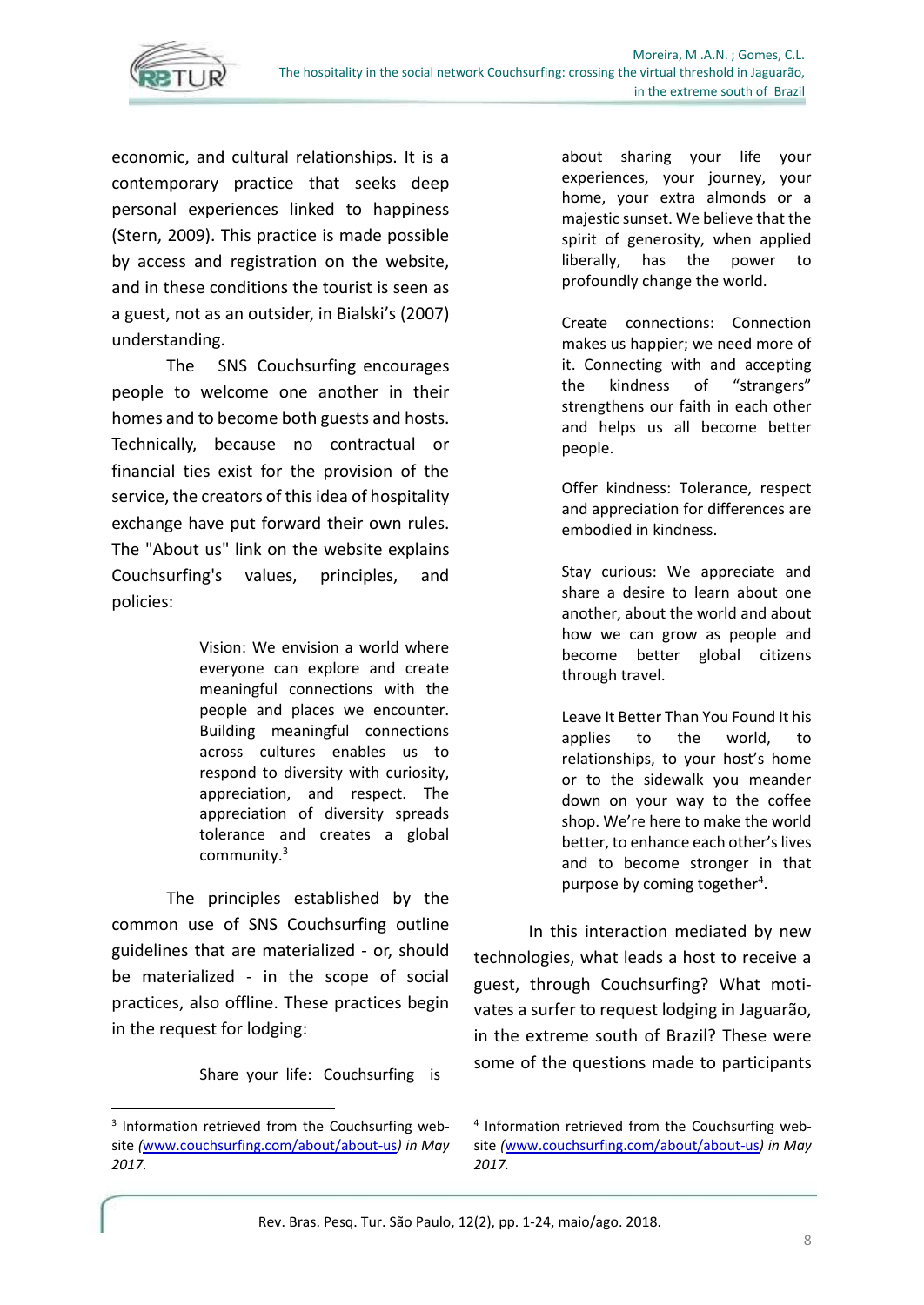

during the interviews, as will be discussed below.

# **2.2 Between the real and the virtual: the threshold paradox**

Alain Montandon, in the foreword to *Le Livre de l´hospitalité* (2011) reveals the threshold, where usually we find a mat, the main door, and doorbell. The threshold would thus be a border between the interior and exterior of the house where new conditions and rules are unveiled to make guests feel at home in an unfamiliar environment. In this sense, we sought to understand the meanings of the "threshold" for Couchsurfing users in Jaguar, and to know the reasons why users registered in this network.

The first host interviewed was Storck, a young university student from Manhuaçu, Minas Gerais, who moved to Jaguarão in 2013 for school and has since maintained his membership in the network of travelers. In his profile as a surfer he stressed that "[...] believes in the power of the plural and it is by sharing and exchanging experiences that one builds character and a better personality." In the interview he added the main purpose of his registration on the site:

> I'm a student of Production and Cultural Policy at the Federal University of Pampa and work in theater in an intuitive way. Couchsurfing, inclusively, is fundamental to interact with different people, which helps my formation in this sense. (Storck, aged 30, Minas Gerais State).

To a certain extent, this account underlines the principles of Couchsurfing, namely the possibilities of creating and generating significant connections with people and places, in addition to expanding the artistic knowledge. Connections mediated by Couchsurfing are established as hosts become guests, in certain situations, rotating roles endlessly. According to Camargo (2008, p.7) "[...] hospitality is the basic ritual of human bonding [...]" and the bond in Couchsurfing occurs, among other forms, in this rotation of roles.

Storck has the best host reputation in Jaguarão, which consists of several positive references left by the visitors who stayed at his home. For Cherney (2014), the reputation of a surfer is key to mutual trust, as well as for searching online for a host. On being asked about his main characteristic and what motivates surfers to ask him for lodging, Storck replies that his main feature would be "unprejudiced and nonjudgmental". Trust is thus built and nurtured from reputation, making future guests want to stay at Storck's house.

In the same vein, the host Fafá, also a student of Production and Cultural Policy, emphasizes that not only living in Jaguarão, but also "living with Uruguayan and Argentinean guests makes learning Spanish a lot easier", and already considers it as her second language.

> Couch is very dynamic, has many opportunities. Once, I received a Colombian who did not speak Portuguese well. So, I was curious to learn how to speak Spanish, to open,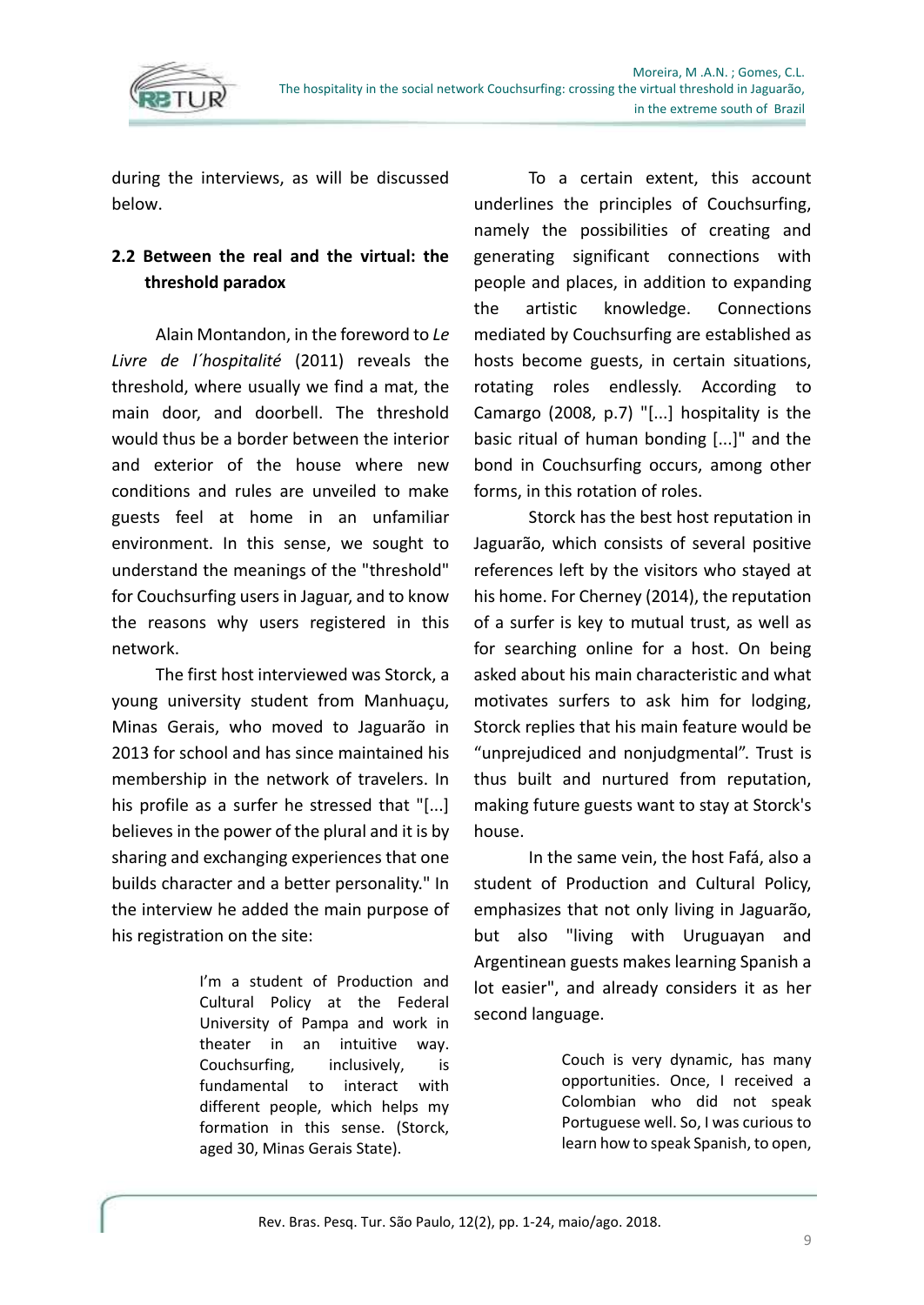

you know, to be able to receive people better. Since then, I been attending a Spanish language learning group on the Internet so much that I already speak Spanish. This helps a lot with my guests. (Fafá, aged 22, São Paulo State).

These first accounts evinced the different and even antagonistic interests of surfers to join the network. Host Leo, another student interviewed, drew attention to his taste for photographs. He explained the various reasons for his interest in Couchsurfing, namely to make new friendships:

> I understand Couchsurfing as a platform of freedom that opens new views of the world [...], and everyday life. It's like talking about photography where every photographer has his lens, you know, his view. I've done my registration because of people who love photography, travel, the unusual, you know? Looking for friendship, too, people that like the same things I like. (Leo, aged 29, Minas Gerais State).

For this host, receiving guests in his home who share similar interests, such as photography, or simply enjoying unusual experiences represents a filter of acceptability for his "couch", revealing that openness to hospitality may be related to specific interests.

Carlito is a mathematics teacher and shares this conditioned ideal of hospitality. When asked about the process by which he usually browses the site and accepts Couchsurfing requests for hosting he points out:

I read the whole text as much as I can, at least I see the photos and I look if the person is cool and I see if there is anything in common, if the person rides a bicycle, if we share a common interest for riding. I like to cook and I see if the person also likes to cook, well, I see things like that. (Carlito, aged 27, Rio Grande do Sul State).

For this host, the fact that potential guests and he share common interests facilitates the interaction, becoming a requirement for accepting requests and, thus, to receive guests. It is noted here that both Leo and Carlito assume a position that subjects the hospitality in their homes to a rule. This refers to their lifestyles, which involve the taste for photography in the case of Leo (aged 29, Minas Gerais State) and riding and cooking, as far as Carlito (aged 27, Rio Grande do Sul State) is concerned.

As Mauss and Hubert (2005) emphasize, the gift may involve sacrifice and renunciation. Often the one sacrificing gives up daily life interests and activities in order to donate his or her space and time. In the above reports, however, the notion of giving as a form of sacrifice is not, apparently, in Leo and Carlito's minds. Their lifestyles, tastes, and preferences are a criterion for accepting guests and those who do not share their interests are turned down. Moreover, "the obligation to invite is clearly evident when imposed by clans on clans or tribes on tribes" (Mauss, 1974, p.246).

On the other hand, while surfers have the status "Accepting guests" active in their profiles they choose their guests from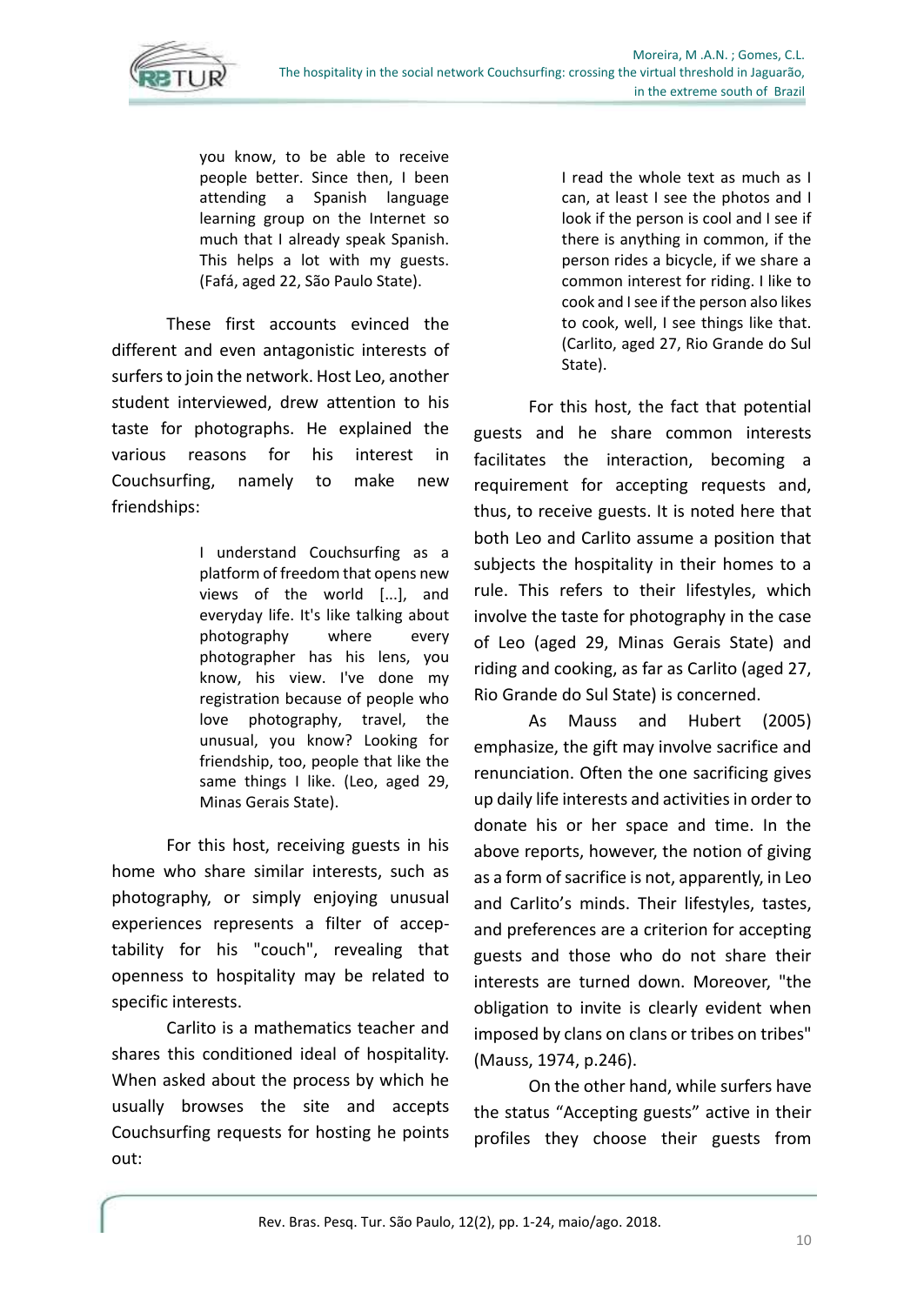

acceptability filters, which is not consistent with the values displayed on the website. According to Couchsurfing's vision, it is important to respond to diversity with curiosity, appreciation, and respect.

A young woman studying languages in college, from Manaus, in the State of Amazonas, lives alone and stresses that after talking with colleagues decided to register in the network. According to her, her profile on the website of Couchsurfing is "[...] always active, busy, with many different people requesting lodging." The young woman reveals that she is:

> [...] fascinated by everything that concerns traveling, meeting different people and such. I met Couchsurfing here in Rio Grande do Sul. The surprise in each lodging shows a little of one's universe and how is the outside world. But I would like to travel more, but I cannot afford to go home on vacation, let alone to travel for leisure. So, if I cannot go into the world, I'll make it come to me. (Guru, aged 21, Amazonas State).

As a Couchsurfing host, Guru is looking for new opportunities to travel, expand contacts and perhaps even "get a good job after graduating?" (Guru, aged 21, Amazonas State). In the same vein, guest FlavNav, a 33-year-old woman from Rio Grande do Sul living in Edinburgh, considers the formation of this network as a professional opportunity:

> The cool thing about Couchsurfing is not for you to stay for free in someone's house, it's the

connection you make, it's meeting people who sometimes work in the same area or in a similar area, right! And that can bear fruit, can generate collaborations in personal and professional life. (Flavnav, aged 33, Rio Grande do Sul State).

Other surfers support the values of Couchsurfing, which aim at sharing experiences, creating connections, as well as tolerance and respect for differences, as already explained. They express these values when they say:

> I'm from Bahia, but I live in Jaguarão to study. I've always valued a lot to know new cultures and make new friends. Couchsurfing is fantastic, right, and today I can say that I have many friends thanks to it. (Minervina, aged 28, Bahia State).

> (...) I believe I can't run out of Couchsurfing in my life anymore. In it, I have my address book, my friends from all over the world. People who eat meat and people who don't, who drink and who don't, who speak English and who don't, and such. It's amazing how many people have different ways of thinking, languages, different crazes that have in common the taste for traveling. (Bee, aged 24, Rio Grande do Sul State).

> In fact, I am from Rio de Janeiro, my mother lives in Rio and I live in Jaguarão with my father, who is an Uruguayan from Rio Branco. I'm from the world. People make contact through the network and when they come in we spend the night talking, so we talk a lot. It's a good opportunity to meet people.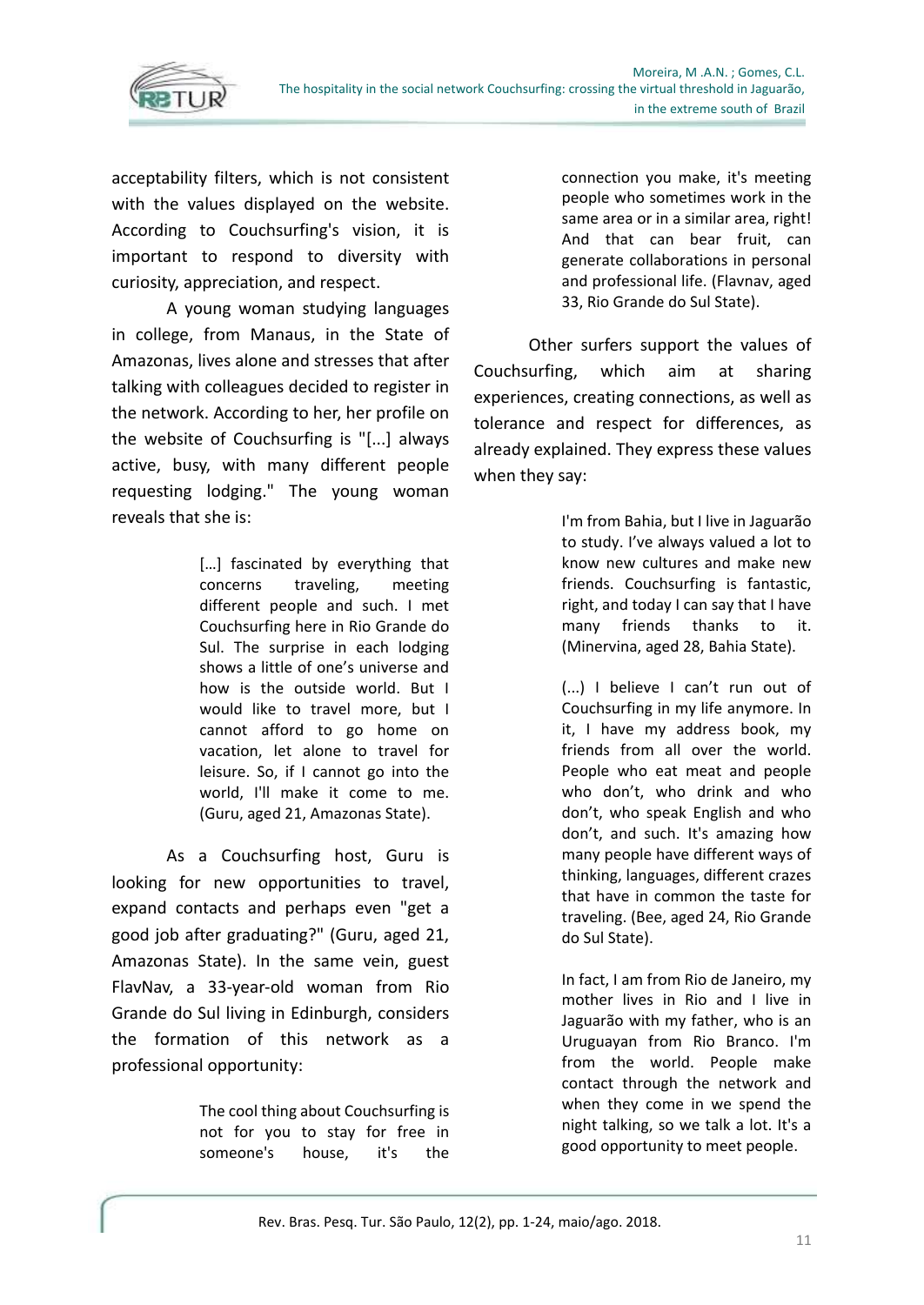

(Bird, aged 22, Rio de Janeiro State).

In Couchsurfing, the representation of the threshold seems to be unrelated to the doors, the sofa, the living room, or any other physical room in the house. Considering the surfers' answers about their interest in the network in general, the descriptions related to their life philosophy, motivations, references, and reputation, indicate that the understanding of threshold refers to a "initiation ritual" for the subjects surveyed. The threshold, in this case, begins in a virtual environment in which future hosts request hosting choosing one from several hosts available, in principle, to host them.

In this setting, hosts transpose their thresholds and navigate among surfers, perceive their philosophies and particularities as age, civil status, images, and other characteristics. They seek, therefore, to adjust criteria in a movement in which the threshold becomes pendular and swings between choice settings, denial, or acceptance of surfers' requests for accommodation. But, what motivates people to travel to Jaguarão, RS, using Couchsurfing?

Tourism and hospitality research tend to study travel motivations as a basis for tourism demand surveys. In 2008, the World Tourism Organization (UNWTO) put forward a classification of motivations from the activities carried out during the trips. The motivations for tourism are grouped into eight groups: a) Leisure, recreation, and holidays; b) Visiting friends and relatives; c) Business and professional, including studying; d) Health treatment; e) Religion and Pilgrimages; f) Shopping; g) Visitors in

transit and h) Other reasons (OMT, 2008).

From another perspective, Swarbrooke & Horner (2002) and Pearce (2001) committed to reconcile the observable facts, arising from the actions carried out by tourist in a given destination, and the depth of being. Boullón (2004), on the other hand, outlined combined reasons that lead people to travel.

Regarding the surveyed guests, the following statement was reported:

> I really like Couchsurfing, to travel, to know other cultures. Wherever I go I take a little of what I learned in India: human dignity. My cousin lives in the city of Melo, Uruguay, so I decided to go through Jaguarão to walk around and get to know a little more about Brazil and also because my cousin ordered some things from the free shop. But I stayed only one night at Couchsurfing, I was just passing through. (Bitmary, aged 26, Mexico)

> I don't have a girlfriend and I've always dreamed of knowing Latin America, inspired by the journey of Che Guevara, as in the film. I left my work in Italy and went after my dream. Couchsurfing made the route possible, of course, passing through Jaguarão, Lagoon Mirim and following towards Montevideo and, also, Argentina and Chile. (Teo, aged 31, Italy).

As can be seen from these accounts, there is no single reason for Bitmary and Teo to travel to Jaguarão. They both were in transit, as "visitors in transit" (OMT, 2008; Boullón, 2004). However, when mentioning the infinitive verbs "to walk" and "to know",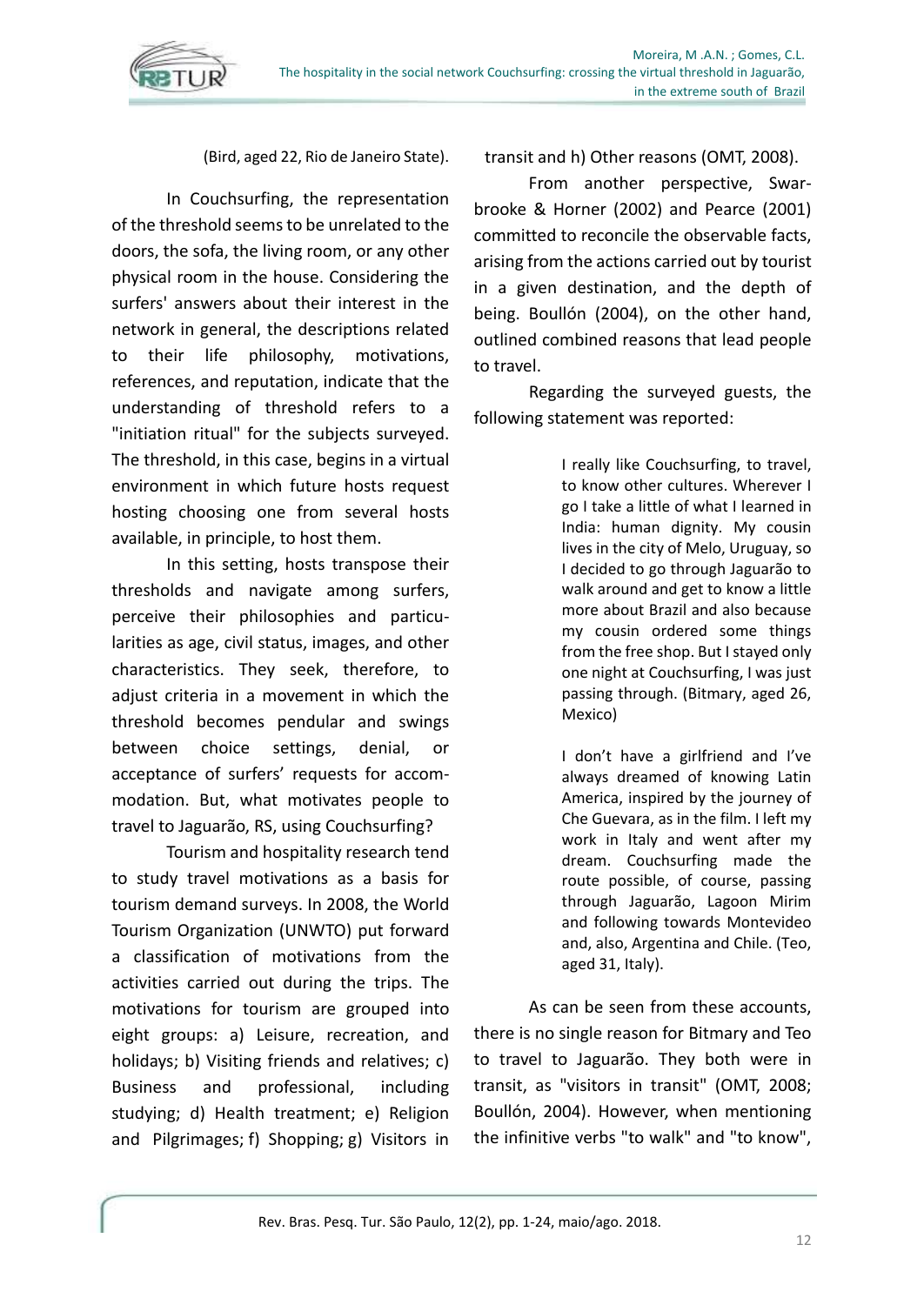

it is noticed that the surfer was also willing to live other experiences of leisure, and not only "to pass through Jaguarão".

Moreover, it should be noted the mention to duty-free products ordered to Bitmary, also characterizing the motivation of "shopping" (OMT, 2008; Boullón, 2004) for staying in the city. In showing his interest in undertaking the film script of "Motorcycle Diaries", Teo outlines a cultural motivation that can stem from different goals, like fulfilling a dream. Other motivational characteristics arise from the following reports:

> It was a surprise because I really did not expect to find someone who had Couchsurfing in Jaguarão and did not expect to find so many people for a city the size of Jaguarão, and located where it is. [...] I had not used in a while and it was cool to connect with the Couchsurfing community. It was only two nights that I spent there, just to go to the seminar to create the cultural policies committee between Brazil and Uruguay. (Flavnav, aged 33, Rio Grande do Sul State).

> I went to see Mirim Lagoon. I am from the botanical area, I work in the Biebrza National Park in Poland. In 2009 I went to Lake Titicaca, in the Andes, and there I made friends with gauchos who said that I had to go to Lagoa Mirim. After researching, I realized that it is the second largest lake in South America and I thought, I need to know! I am curious and passionate about the profession. (Pucek, aged 42, Russia).

Flavnav and Pucek have both expres-Sed interests related to their professions, theater director and tourist guide, respecttively. Although there is a professional appeal that motivates the "couch surfing" of both guests, it is noted that Pucek presents cultural and educational reasons for traveling to Jaguarão (Boullón, 2004), as if he wanted to enrich his professional performance.

Different motives from those already mentioned were raised by the Mexican woman Potosí. She explained that her friends

> [...] went on a motorcycle to Jaguarão, to participate in Motofest, an event that brings together bikers from all over Latin America. I was interested in participating, but not to go by bike from San Luis to Jaguarão (laughs). So, I planned a vacation, I went to Brazil and I took the opportunity to visit other places, like São Paulo and Porto Alegre. And I met the gang in Porto Alegre, and ride to Jaguarão. I like the feeling of freedom and the energy of the wind on the face. And we went to Rio Branco, Lago Merín and Melo, on the Uruguayan side. (Potosí, aged 26, Mexico).

In addition to the previously mentioned classifications, it is worth noting that Potosí also showed mixed motivations that initially concern the interest in "leisure, recreation, or vacations" (OMT, 2008), but also to "know" (Boullón, 2004) and accompany friends.

It is important, in this article, to recognize how the surfers' motivational factor can be influenced by the principles of Couchsurfing and based on the gift. Couchsurfing-mediated hospitality prompts, as a collective premise of usability based on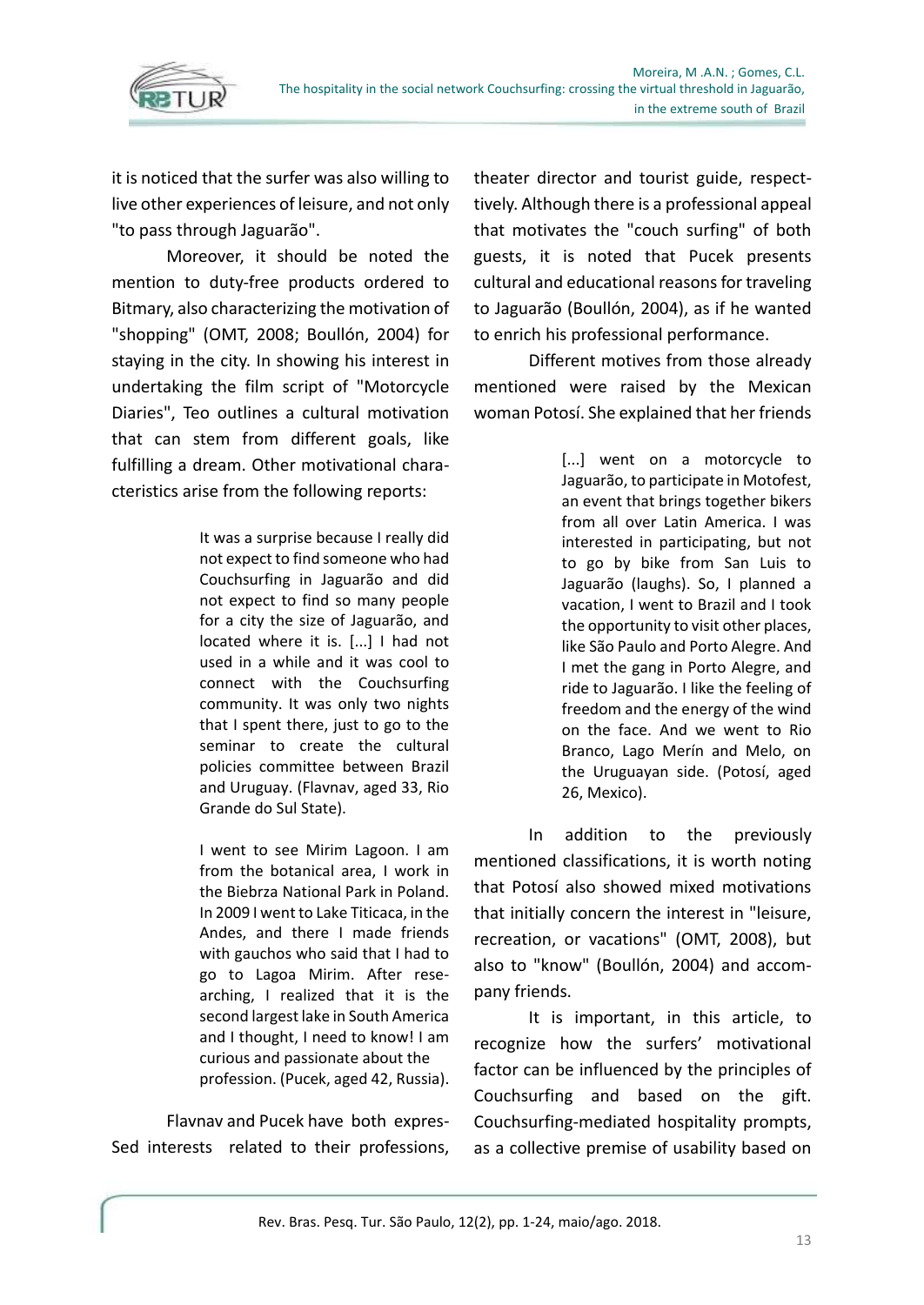

reciprocity, collective motivations for sharing their lives, creating connections, offering kindness wherever one goes, and appreciation for differences.

At first, it is noted that Bitmary's overnight stay in Jaguarão was due to convenience, because even if she was in transit, she would not have requested hosting if she had not to buy products from the duty-free stores to take to her cousin. Teo was on his way through Jaguarão, as he would follow his route to Chile, explaining that he could not do it without Couchsurfing. Pucek has been motivated by a natural element, although his professional curiosity is implicit as well. Flavnav highlighted a professional commitment with intense programming for two days. Finally, Potosí pointed out a specific event to enjoy leisure time with her Mexican friends.

Driven by different reasons, the surfers made no mention to "give, receive, and reciprocate" principles - enunciated by Couchsurfing and the gift theory - when they were asked why they were in Jaguarão. In any case, it is essential to rethink the classifications of tourism motivations because they cannot explain the growing fluidity and complexity of the social practices experienced in the current context.

# **2.3 The surfers and in situ arrangement of relationships**

The length of stay in the destinations is usually a relevant aspect to be observed when qualifying tourist demand, i.e., tourists. The stay of the surveyed guests was approximately two days. To understand the activities developed by surfers during the time of the guests' stay in Jaguarão, they were asked about the interactions carried out, both inside and outside the house, as well as about situations that have caught their attention.

Hosts' statements, as well as some guests', revealed that guests usually had no interest in being guided through the city, although, almost always, they sought to wander the streets alone. Accompanied or not by the host, and even tourist guides, the guests revealed that knowing Jaguarão, its history and its attractions was not a priority.

For Urry (2001, p.16), "there is not a single tourist gaze as such. It varies by society, by social group and by historical period" in which it is inserted. In this research it was possible to perceive that the images posted on Couchsurfing website by the surveyed surfers did not have, as background, known tourist attractions of Jaguarão, RS, such as squares, avenues, churches, architecture, among others.

However, the host Fafá posted images depicting the guest's stay and the interactions that occurred there in Jaguarão, RS. They are images of "Beco do Papoco" a residence for students that share the rent and other expenses. Fafá, a surveyed host, is the only representative of her student community for the purposes of the research, since she was the only one enrolled in SNS. The image of one of the walls of the house (Figure 2) was presented when she was asked about the activities carried out with the guests.

A tourist generally establishes the first relationship with space through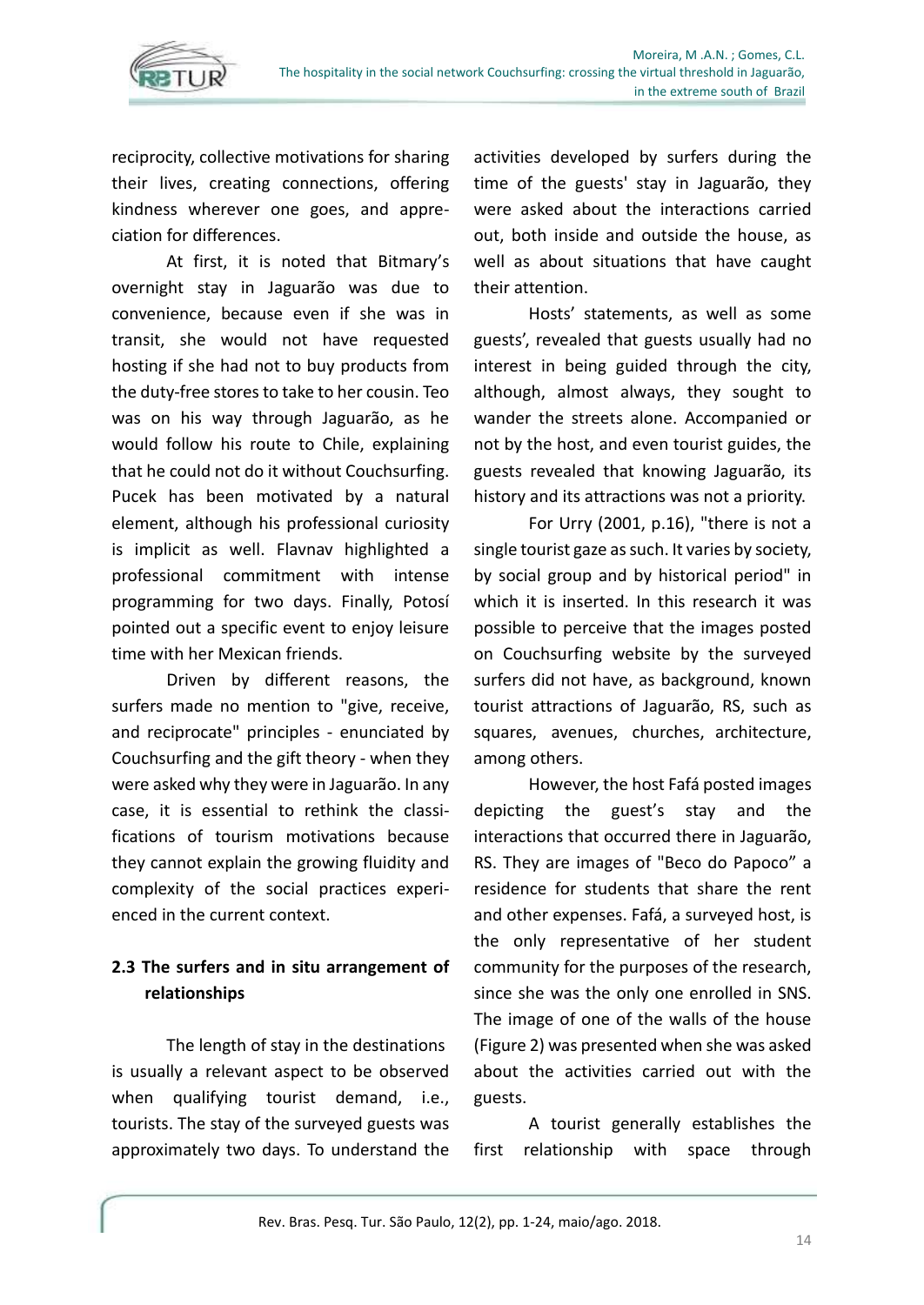

aesthetics, and this is also affected by travelers' perceptions of the images posted on Couchsurfing. This first contact brings sensations and emotions that may arouse interest in interacting more deeply or create distance and dislike for the place.



**Source:** Personal archive (2016)

Fafá emphasized that when she receives a guest, they usually spend the day talking, cooking, and "making art". They talk about music, food, fun, and art. As this hostess points out, at various times they make "art on the walls of 'Beco'". For her, the messages, drawings, and poems left on the wall by the guests are a good reminder and represent a gift. The maintenance of these records worries the students who live there: "We will have to hand over the house, but how about the walls? Will we have to paint them? This is art and it brings a lot of memories." (Fafá, aged 22, São Paulo State).

The previous account reveals mix feelings, in complex interactions. "Souls are mixed with things and things are mixed with souls. Lives are mixed with each other and just as people and the mixed things leave each of their domains, they mix: that is precisely the contract and exchange" (Mauss, 2003, p.212). And this is reflected in Fafa's concern about the wall, for erasing the records made by those who lived or passed there reveals a break in the cyclical premise of giving, receiving, reciprocating, leaving the residents anxious about it.

This mixture highlighted by Mauss (2003) was also noticed in surfers' reports about how they spend their time and what they do to promote offline interaction:

> We started to talk, they slept in the bedroom and in the living room, we would start the conversation at breakfast, make lunch, stay the whole afternoon together, talking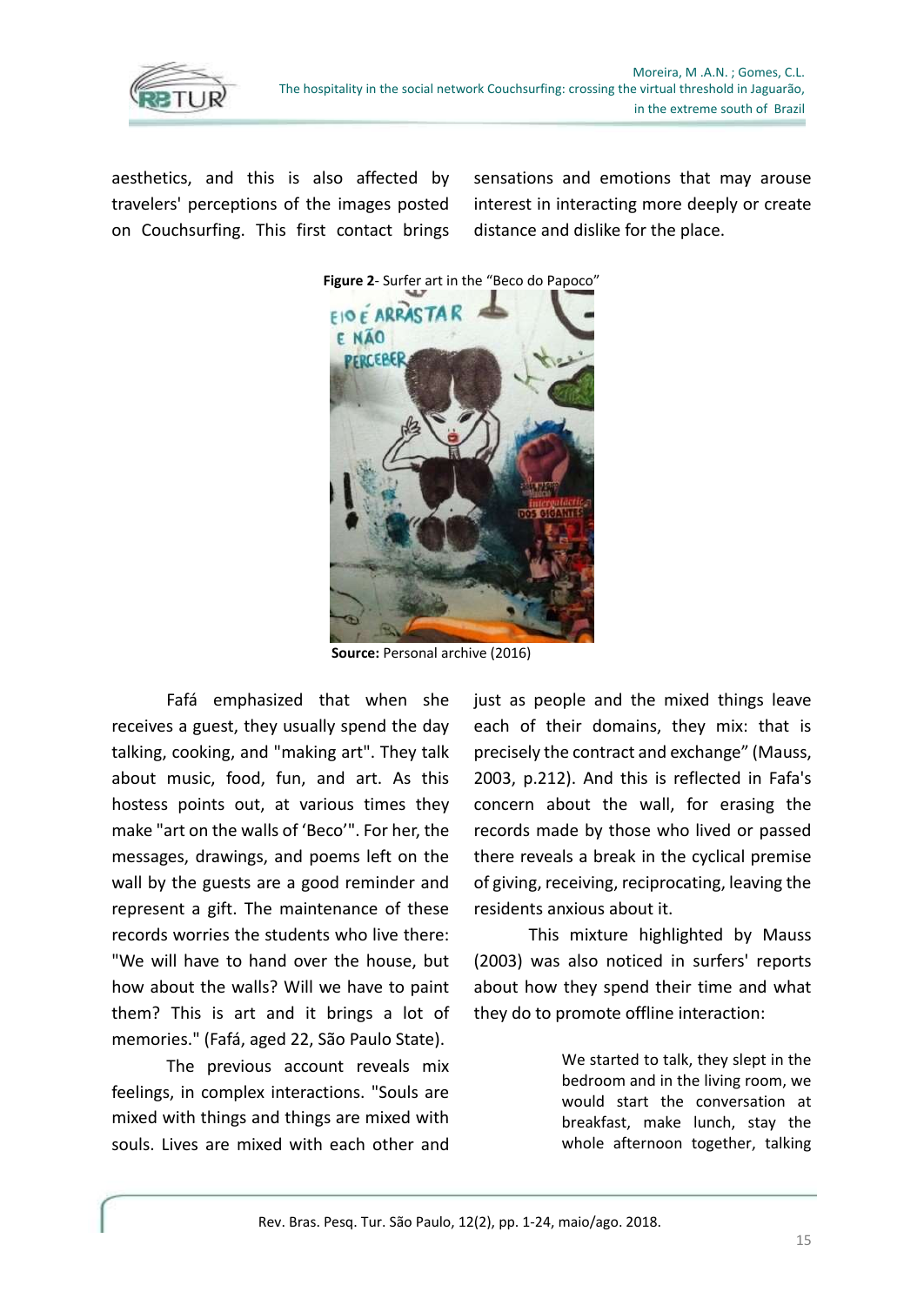

about pedals. [...] we made dinner, stayed until dawn drinking, only laughing, laughing, and laughing. (Carlito, aged 27, Rio Grande do Sul State)

You go downtown and walk, so we end up knowing only the town center, for being small too. So, the people who come here, we really want to, 'let's go there in the river and such", "let's go to Uruguay", "let's go to the duty-free shops", we want to show both the tourist part of the place and the historical part too, but they do not always want to get out of the house. (Leo, aged 29, Minas Gerais State)

People come here and end up not wanting to leave the house because they are so happy, or even dazzled by it all, with people talking and not only giving that help, but talking and it's very cool, people coming expecting something different from hotel comfort, with all that 'froufrou' and they arrive here, we make a coffee, we prepare a mate, we smoke a cigarette, we talk. (Minervina, aged 28, Bahia State).

From another point of view, comments from Couchsurfing guests refer to the time taken to know a "package" of attractions, as well as the main differences perceived between the trips provided by the network, and the conventional ones. These were called by one of the travelers "tick-thebox tourism":

> […] most of those who have the means to travel, nowadays, mainly I see it in Brazil, it seems that you have a list, like a to-do list where we cross off items from the list. Even because time is short to know

everything, you know, a sort of tickthe-box tourism? (Flavnav, aged 33, Rio Grande do Sul State)

It was not a tourist trip, but a meeting at the border. I was not interested to know, because I think, I believe, that a person with interests will arrive, if the guy has no company and arrives with the backpack, the guy will leave and visit, do a check list and such, and will visit, but I had no interest in the city attractions. (Potosí, aged 24, Mexico)

According to Bauman (1998, p.117), "the people the tourist finds in the place visited are nothing more than accidental meetings, with no future consequences," which contrasts with what was found in this research on a network of travelers in Jaguarão, who said they prioritized the establishment of affective bonds between hosts and guests. About this, another guest says: There are people who think: I will spend one night, with the purpose of sightseeing. I consider myself as a traveler, not as a tourist, there are people coming only to go sightseeing, take selfies and post, that's all. (Pucek, aged 42, Russia)

Meireles (1999) argues that one difference between tourist and traveler is related to what they look for in their trip. For the poetess, while the tourist enjoys material satisfaction (such as taking photos, buying gifts, enjoying hotels), the traveler seeks spiritual experiences related to the contemplation of the trip in general. In Tourism Theories, however, this differentiation lies in the basic answer of the question "What is the reason for your trip?".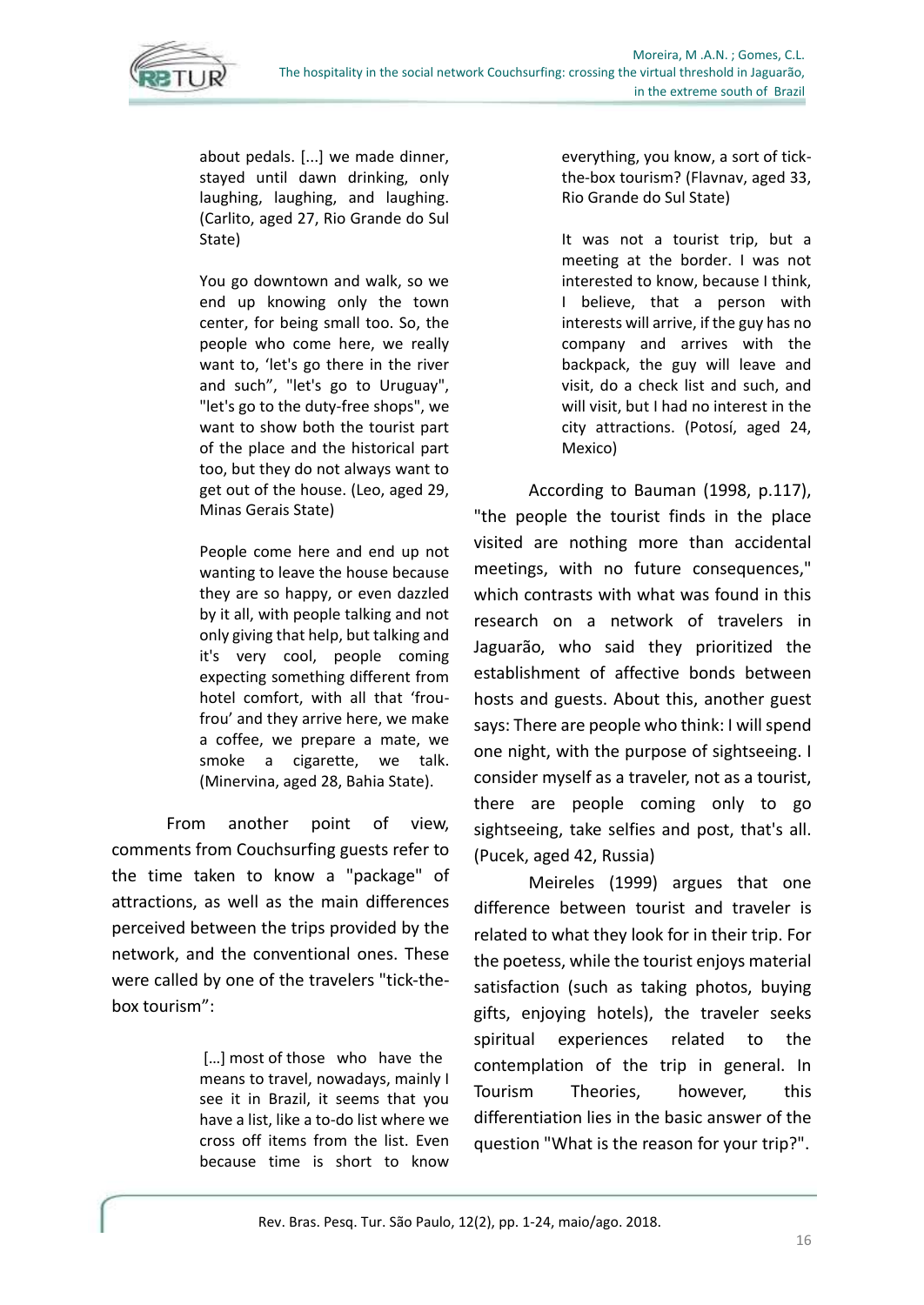

The "traditional" tourist, as an invention of modernity (Bey, 1997), seeks the enjoyment of material attractions, as one of the interviewees commented:

> [...] I go there because I have to go, because everyone was, right! It's more of this stuff I have to post, I have to show and share my experience than having the experience itself, unlike what Couchsurfing provides (Bitmary, aged 26, Mexico)

On the other hand, travelers seek other pleasures, since they do not use, for example, the whole tourist system available and offered in the destination, such as the infrastructure, the equipment, and the natural and cultural attractions previously classified and disseminated by the media. Travelers seek contemplation, the establishment of bonds with the destination and its inhabitants. Gomes et al. (2007) emphasize that tourism should be envisaged as a human and social experience. In this sense, tourism itself can consist of trips in search of recognition of the other and oneself, previously unknown and far away. The places are "centers of value" and provide experiences, means of knowledge, and construction of reality.

Other interviewees, both hosts and guests, focused on the border and on their most significant tourist attractions when referring to the daily routine, and to their activities during their stay in the hosts' homes.

thing when I arrived in the city was to go to Ponte Mauá. I thought, "Wow, this is very different," because it was an extreme heat and it was a really cool feeling to be in a place that, on the other side, is in fact a totally different country, a totally different culture and standing there with the passing river is a somewhat bucolic thing too. (Teo, aged 31, Italy)

Jaguarão is a very historic city, has beautiful buildings and cool historical points, we ended up taking the guests to know these places, meet some people, some events like this and they loved it, they were delighted with the military ward, the bridge, the churches, and it is very cool. (Guru, aged 21, Amazonas State)

When I am asked, I show the 15 November Street, which is known as the most artistic street, and then the Minervina Correia church, the matriz church, the military ward, the architecture of the bridge seen from below and from above, the central market that is undergoing renovation, the Escravos square, the Bandeiras square, the squares are more like that, these main points, the regent, the theater Esperança. (Fafá, aged 22, São Paulo State)

I think it was summer and then they said that after a while they were watching the sunset there on the Uruguay side, where there are those benches, behind the duty-free shops, facing the river, they stayed there. (Bird, aged 22, Rio de Janeiro State)

We always stopped and gazed at the landscape, and for me, the first

As can be seen in these reports, in the context of a virtual network of travelers such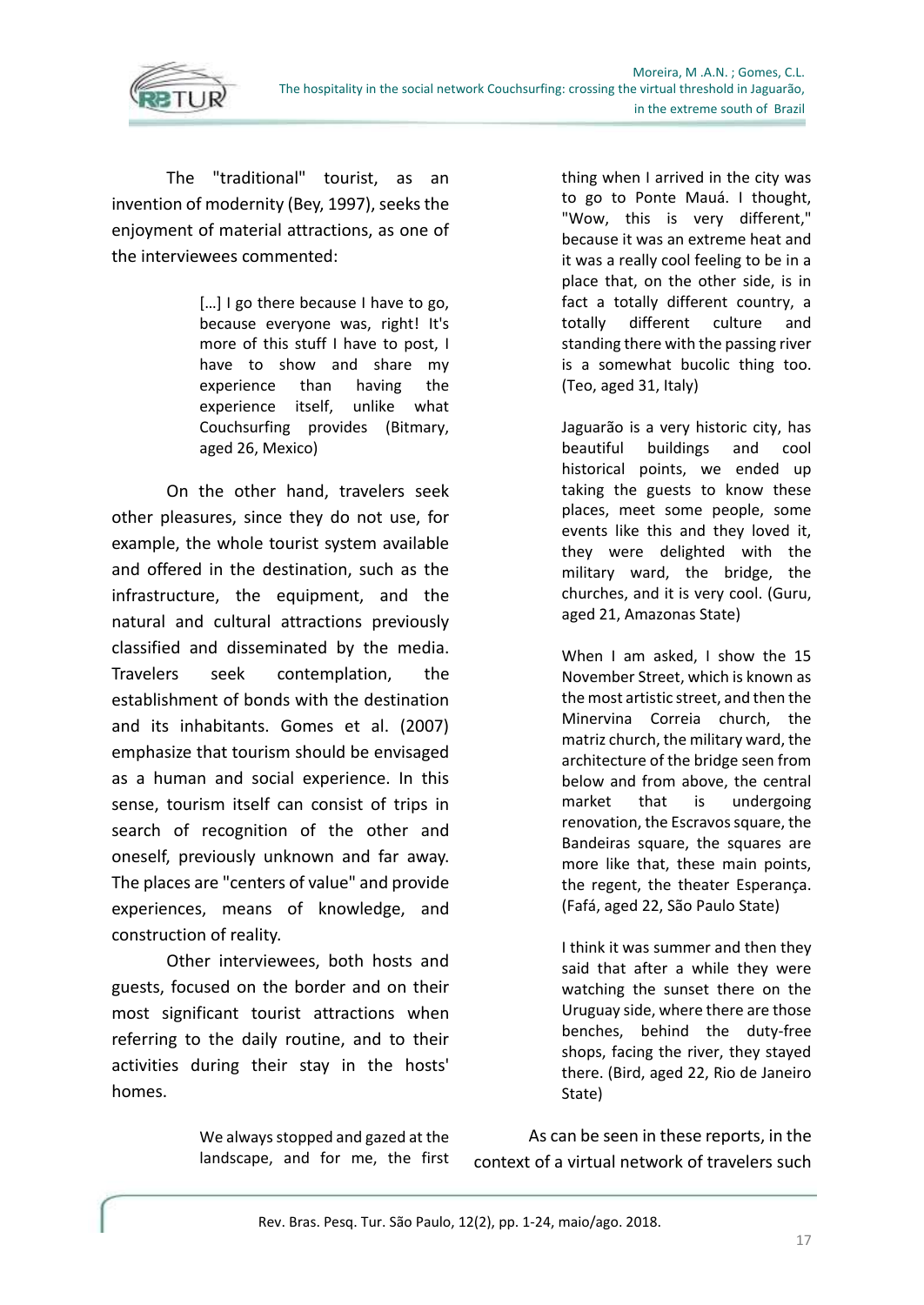



as Couchsurfing in Jaguarão, leisure experiences are fundamental for hospitality, as they allow for exchanges between surfers, hosts and guests. Another aspect to be highlighted is that the triad "give, receive and reciprocate" is present in the statements of most of the interviewees who, from the contact established through the SNS, value reciprocity. In the virtual paradigm, the threshold is crossed with the "turning of the key", when moving from offline to online, inserting login and password in SNS Couchsurfing, surfing or "appearing at the doors" and "houses" (profiles) of other surfers.

Mauss (2003) looked at the symbolism gift exchange between the Andaman peoples who are considered very hospitable. Among them, there is a playful way of welcoming, besides voluntary retribution, although obligatory (Mauss, 2003). This example can be related to the study presented here, under the premise that the Couchsurfing can be an exchange stemming from hospitality, with connotations that refer to the collective when the trips are based on the exchanges and generosity.

These findings are apparent in offline interactions between guests and hosts, in which, in the studied context, stand out the offerings of food, maté drinking, boiled dinners, as gifts that complement the hosting donated by the hosts. On the other hand, the guests, in certain moments, received, and tried to return the hospitality during their stay in the residence, as "gesture of compensation" (Grassi, 2011, p.45). This was commented on by a guest:

She was always in the kitchen. She is from São Paulo and has other residents in the 'Beco', from other places. They bought meat for the barbecue. I happen to be a vegetarian and they soon went back to the market to get vegetables, they were very understanding and receptive. I went with them and bought the drink. (Potosí, aged 26, Mexico)

The "gift" initiative and the generosity implicit in this gesture lead to the obligation of retribution which, although related to the donor's morality, is identified by Mauss (2003) as an advantage, an economic interest. In this sense, Mauss (2003) makes a few observations that go against arguments about human motivations because they are beyond morality. As the author argues, morality may be different from one society to another, but it meets the symbolic threefold obligation of giving, receiving, and reciprocating.

As already mentioned, even if some experiences are described as negative, Couchsurfing members abstain from judging to continue in the experience, valuing a system of reciprocity of interpersonal character. Potosí complements:

> [...] I really came out feeling like I made friends there, people that even if we do not talk often, now I know they're there and they know I'm here, so something good can come at some point, right? It may happen that someday one of them will come to Mexico. I called them to stay in my house. (Potosí, aged 26, Mexico)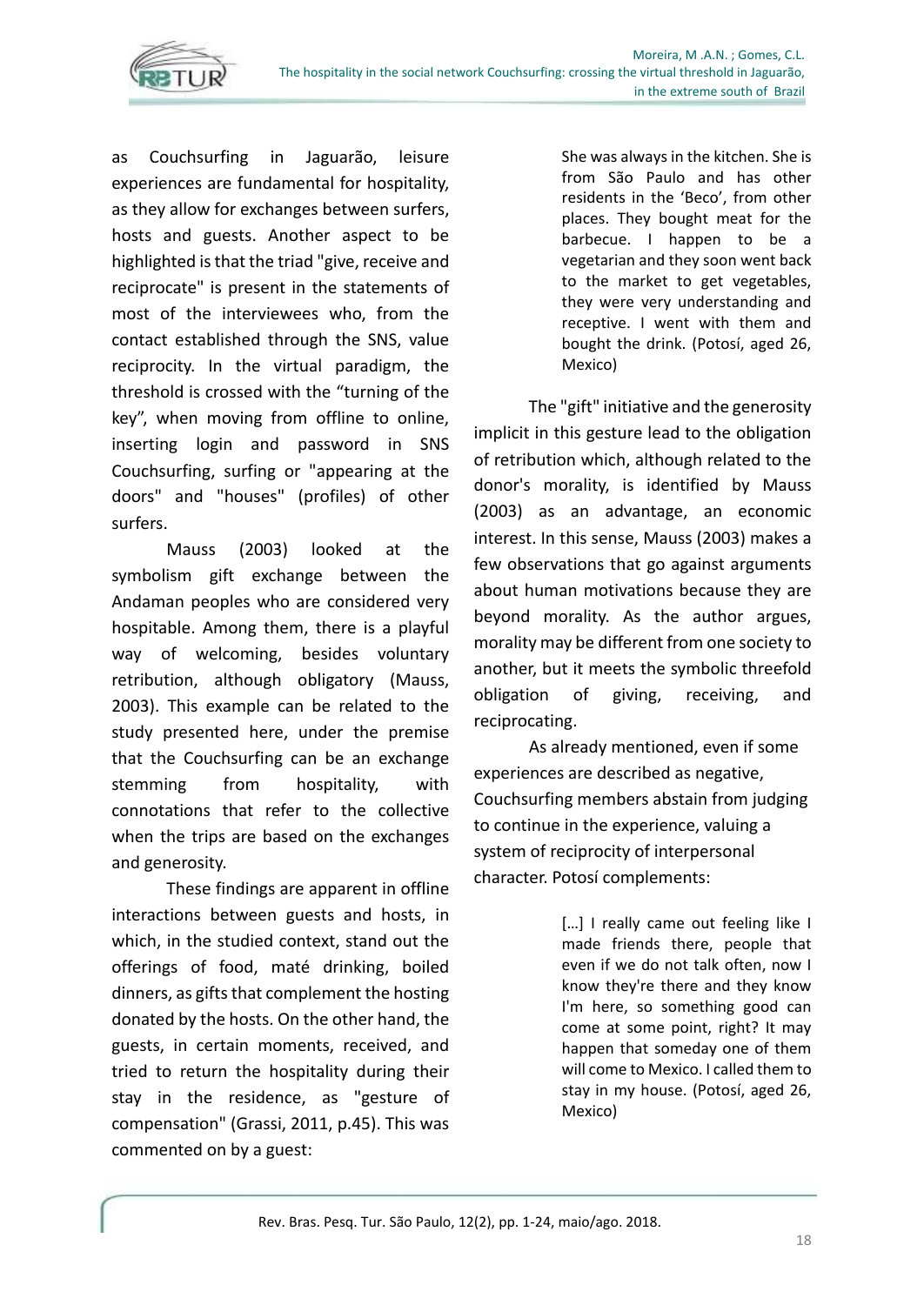

On the other hand, not all exchanges are equal. The statement below has caught our attention:

> And when my host realized I had many bottles of wine and free shops bags, he soon came to ask for financial help to help with his water and electricity bills. I was amazed, it never occurred to me. (Bitmary, aged 26, Mexico)

The exchanges arising from relations between surfers express a variety of symbolism. At the same time, they assume an internal, affective character, based on feelings of friendship and generosity, but also reveal the inexistence of a sacrifice for them to occur. For Camargo (2006), hospitality is given to the approach of spaces and people. The moment this hospitality abolishes the sacrifice implicit in its practices, then it is not hospitality inspired by the gift. It is a "staged" hospitality, as Gotman (2001) recalls.

An example of this was the request for "financial collaboration" from Bitmary's host, on the grounds of contributing to the expenses of the house. According to the statement, the guest ended up assuming a contract in which there is merely an exchange and, according to Camargo (2006), conflicts with the principle of hospitality.

Gotman (2009) explains the asymmetrical relationship of free hospitality as an aspect engendered by the gift. On the one hand, monetary exchange, as in the commercial lodging contracts, interferes with this asymmetry of hospitality. In the case of Bitmary, the payment for the hospitality in Jaguarão, according to her, cost R\$ 40.00, left

her on an equal footing with her host, mischaracterizing the conduct suggested by the website "Don't charge for your couch."

Hosts are autonomous inside their homes, since in terms of territory they are in a position superior to the guest (Gotman, 2009). From the moment there is a monetary relationship, determined by the financial payment for the use of space and even by the social relations and interactions existing inside the residence, there is a propensity for the symmetry of hospitality, as it happens in hotels. This symmetry evokes a position of equality between host and guest in the home environment, unlike hospitality based on the gift.

### **3 FINAL CONSIDERATIONS**

This article sought to identify and discuss the main interests and motivations for Couchsurfing network trips, among hosts and guests in Jagurão, as well as to understand the system of exchanges between both. This discussion draws on the studies of hospitality based on Marcel Mauss's Theory of the Gift.

From the studies of Mauss (2003), it is inferred that the exchange, in the context of the research on hospitality in Jaguarão mediated by Couchsurfing, is initiated from the moment in which a profile is chosen and the request is made to stay hosted, i.e., still online. From this, a commitment is made to the mutual gift, arising from hosts and guests' conscience or moral obligation to give, receive and reciprocate hospitality. At the border of these interrelations is the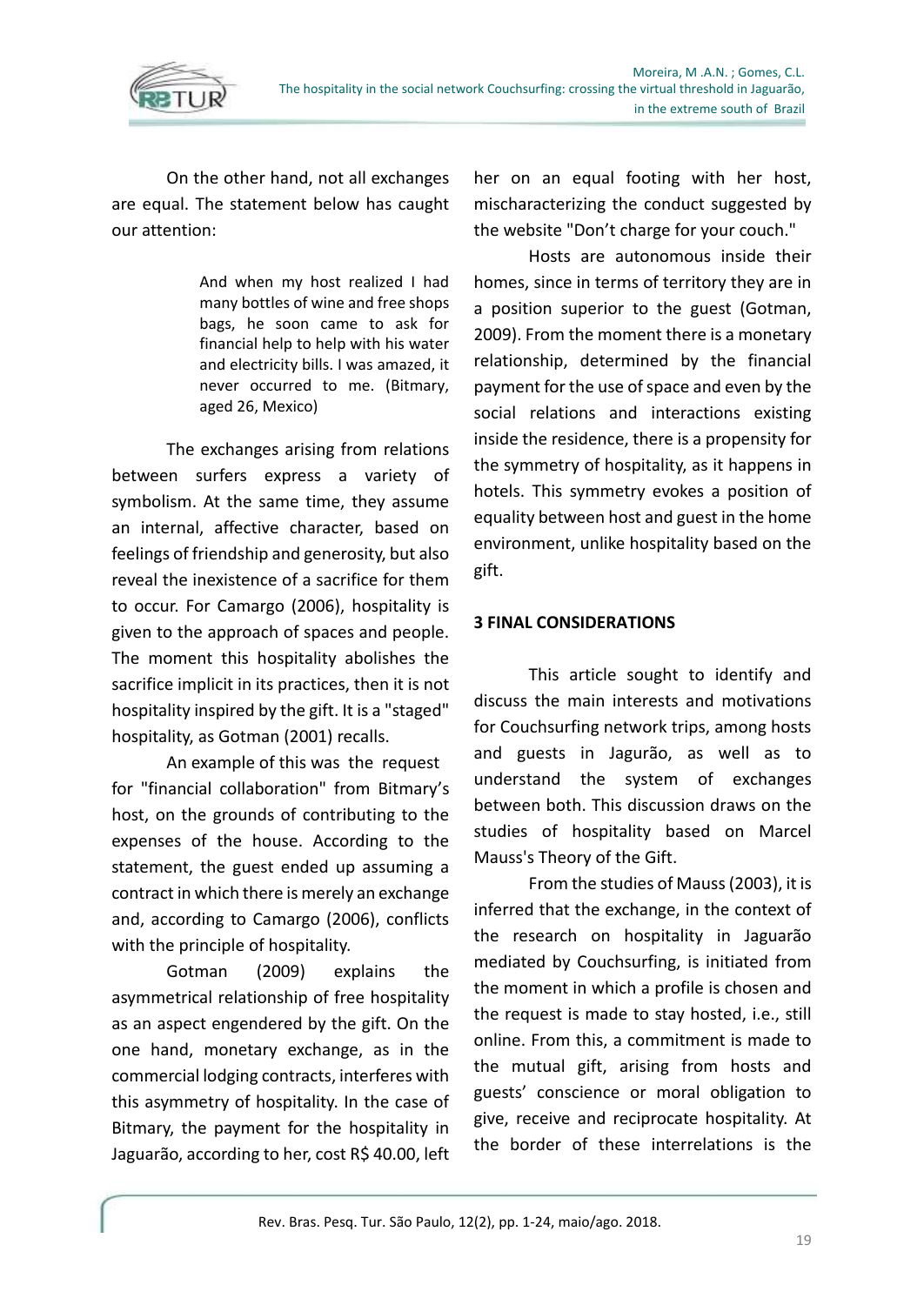

virtual border between hosts and guests in the extreme south of Brazil.

On these surfers' motivations for Couchsurfing in Jaguarão, the research found that these are varied. The trips have the purpose of duty-free shopping, visiting relatives, developing professional interests, even enjoying leisure during vacation periods. Arguably, the guests did not mention collective interests referenced by the triad "give, receive and reciprocate" implicit in the principles of Couchsurfing. This was pointed out in other works as a quality of the members of this SNS, as stated by authors such as Bialski (2007) and Figueiredo (2008), for example.

Among the systems of exchange analyzed an episode was observed involving monetary exchange along the lines of commercial hospitality. Revealed by the comment of a host, the asymmetry of hospitality equates the same conditions of belongingness of the space inside the houses, between guest and host. This asymmetrical feature enhances the contractual character of hospitality (Camargo, 2006), but does not present a characteristic of the SNS analyzed.

On the other hand, hosts' offerings of food, outings, and drinking maté as gifts that went beyond simple lodging were often compensated by immediate retribution from the guests. Some of them bought drinks for dinner and left poems, souvenirs, and drawings in the houses, characterizing the symbolic exchange based on the threefold obligation to give, receive, and reciprocate (Mauss, 2003).

It is essential to add that, unlike a growing number of studies on tourist demand, this research focused both on hosts and guests and pointed out a peculiarity of Jaguarão regarding the first group. Just as with guests, Jaguarão hosts make up a floating local population, made up of UNIPAMPA students. The social practices of Couchsurfing in Jaguarão allowed the understanding of hospitality and exchanges based on Marcel Mauss's theory, based on the profiles and characteristics of the surfers surveyed, most of them coming from outside the municipality (and the state of Rio Grande do Sul).

The SNSs, allied to the flow of current information at their core, configure the modus vivendi of contemporary society. However, it becomes imperative new empirical instrumentalizations under different circumstances consistent with the liquidity of rising social practices, both in terms of Leisure and Tourism and Hospitality.

### **REFERENCES**

Alves, V. H. (2011). A chave que desliga a Internet. *Revista.br..* São Paulo, n. 4, ano 3, p. 22- 23.

Bauman, Zygmunt. (2003*). Comunidade*. Rio de Janeiro: Jorge Zahar.

\_\_\_\_\_\_. (1998). *Globalização: As Consequências Humanas*. Rio de Janeiro: Zahar.

Bey, Hakim (1997*). Sedução dos Zumbis Cibernéticos*. 1997.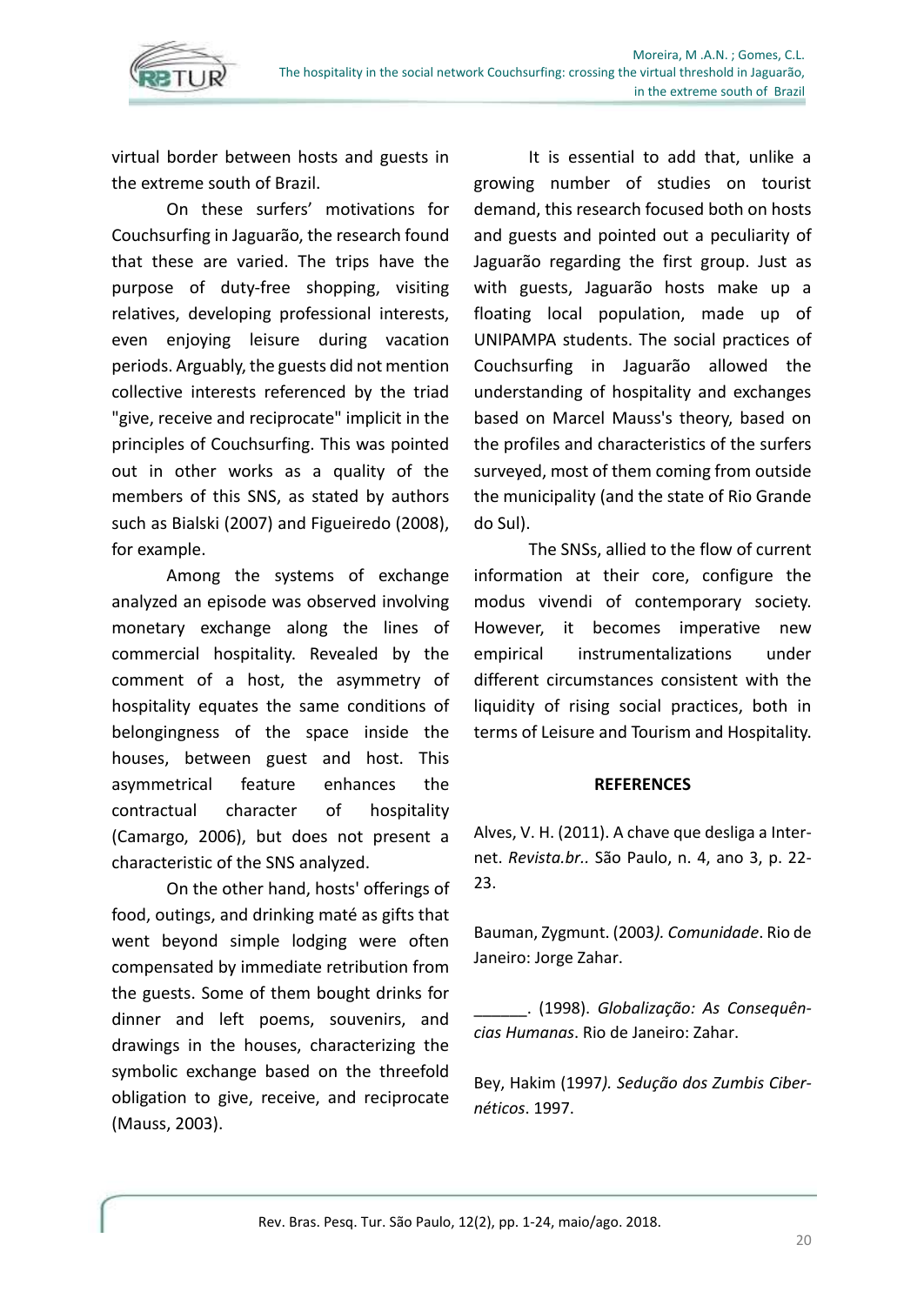

Bialski, Paula. (2012). Becoming Intimately Mobile. Warsaw: *Warsaw Studies in Culture and Society*, v.2.

\_\_\_\_\_\_. *Intimate Tourism: Friendships in a State of Mobility-The Case of the Online Hospitality Network.* (2007). 86f. Dissertação. (Mestrado em Sociologia e Psicologia Social). Instituto de Sociologia, Universidade de Varsóvia, Varsóvia, 86f.

Bialski, Paula; Batorski, D. (2010) From Online Familiarity to Offline Trust: How a Virtual Community Creates Familiarity and Trust between Strangers. In: Zaphiris, P.; Ang, C. S.(Org.). *Social Computing and Virtual Communities*. Boca Raton: Taylor and Francis Group, 2010. p. 179- 205.

Boullón, R. C. (2004). *Atividades turísticas e recreativas. O homem como protagonista.* Bauru: Edusc.

Bradbury, R. L. (2013). *Couchsurfing in North Texas: a Localized View of a Global Phenomenon*. 2013. 131f. Dissertação (Mestrado em Sociologia da arte), Universidade de Texas, Arlington.

Camargo, L. O. L. (2006). "Hospitalidade sem sacrifício? O caso do receptivo turístico". *Revista Hospitalidade*, São Paulo, n. 2, 2006, p. 11-28.

\_\_\_\_\_\_. Apresentação à Edição Brasileira: O estudo da hospitalidade. (2011). In: Montandon, Alain (org.) *O Livro da hospitalidade: acolhida do estrangeiro na história e nas culturas*. São Paulo: Senac São Paulo, 1437 p.

\_\_\_\_\_\_. A pesquisa em Hospitalidade. (2008). *Revista Hospitalidade*, ano V, n. 2, p 23-56.

Hospitalidade. (2004). São Paulo: Aleph.

Castells, Manuel. (2003). *A galáxia da internet: reflexões sobre a internet, os negócios e a sociedade.* Rio de Janeiro: Jorge Zahar Ed.

Cherney, M. R. (2014). *Surf's Up: Communicative aspects of online trust-building via re-ducing uncertainty online in Couchsurfing*. Illinois State University.

*Couchsurfing*. (2013). Disponível em: <http://www.*Couchsurfing*.org>.

Cunha, Aline Moraes. (2012). *O artesanato, suas estratégias de comercialização e cons-tituição enquanto produto turístico da agricultura familiar em Pelotas, Pedras Altas e Jaguarão – RS: os casos do ladrilã e das redeiras*. Dissertação. UFRGS.

Dutra, Mariana. (2010). *Turismo 2.0: um estudo de perfil de usuários da rede Couchsurfing.* Monografia. Universidade Federal do Rio Grande do Sul, Porto Alegre.

Figueiredo, Ana Flávia de A. (2008). *Sobre buscas e sentidos em uma rede mundial de viajantes: The Couchsurfing Project*. Dissertação. Universidade Federal de Pernambuco. Recife. 122p.

Godbout, Jacques T. (1999). *O espírito da Dádiva. Colaboração de Alain Caillé*. Rio de Janeiro: Fundação Getúlio Vargas.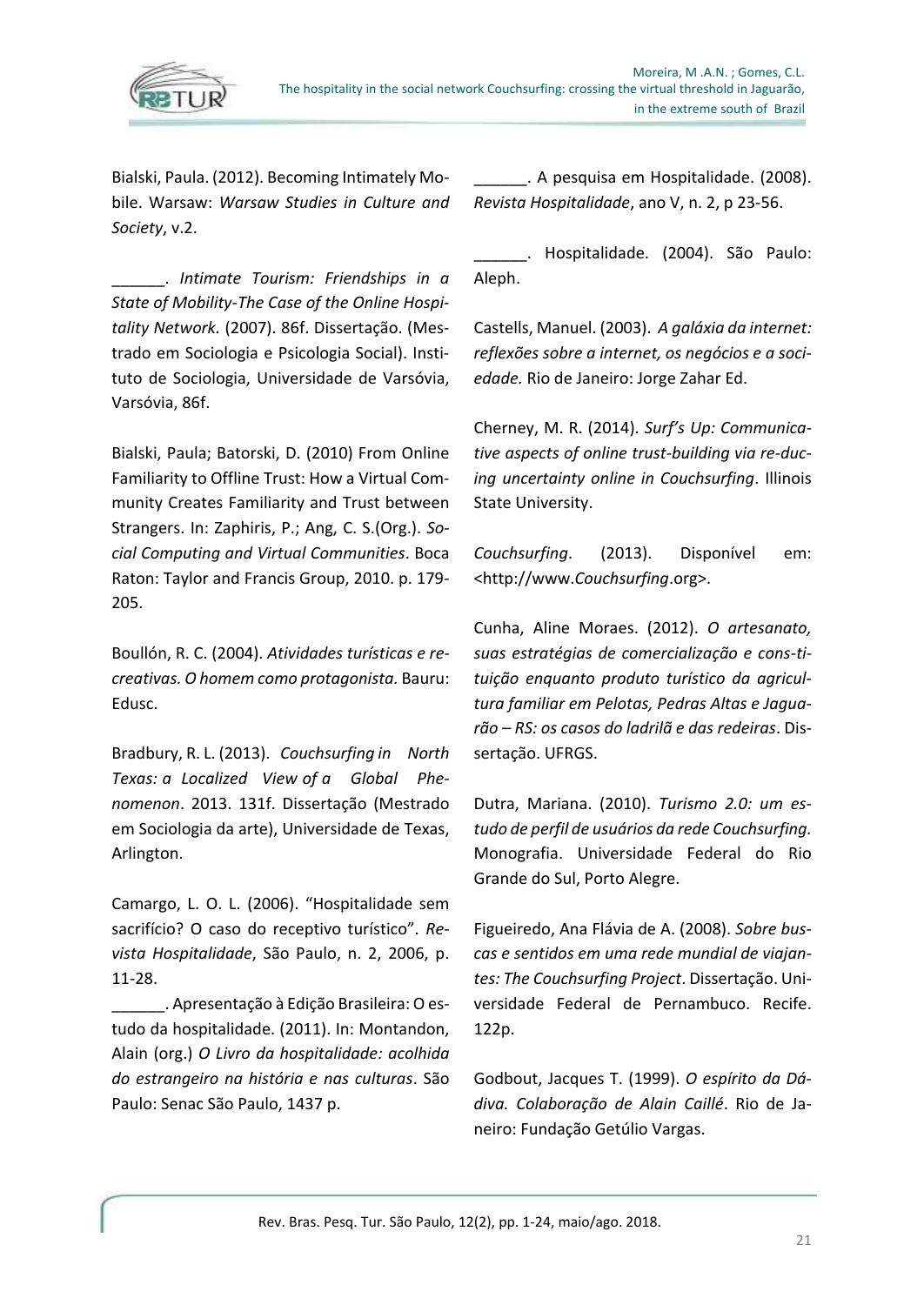

Godelier, Maurice. (1996). *L'inigme du don.* Paris: Librairie Artheme Fayard.

Gomes, Christianne L. *et al.* (2007). Turismo e lazer: reflexos no contexto da pós-graduação *stricto sensu*, nessa área, no Brasil. In: *Seminário da Associação Brasileira de Pesquisa e Pósgraduação em Turismo*. São Paulo: Aleph.

Gotman, Anne. (2001). *Le Sens de l'hospitalité*. Paris: Presses Universitaires de France.

Gotman, Anne. (2009). O comércio da hospitalidade é possível? *Revista Hospitalidade*. São Paulo, v. VI, n. 2.

Grassi, Marie-Claire. (2011). Hospitalidade: Transpor a soleira. In: Montandon, Alain (org.) *O Livro da hospitalidade: acolhida do estrangeiro na história e nas culturas*. São Paulo: Senac, São Paulo. 1437 p.

Hine, C. (2005). Virtual Methods and the Sociology of CyberSocial-Scientific Knowledge. In: C. Hine (org), *Virtual Methods. Issues in Social Research on the Internet*. Oxford: Berg.

IBGE. (2017). *Instituto Brasileiro de Geografia e Estatística*. Disponível em: <http://ibge.gov.br>.

Kozinetz, Robert. V. (2014). *Netnografia: Realizando pesquisa etnográfica online*. Porto Alegre: Penso.

Lashley, Conrad; Lynch, Paul; Morrison, Alisson. (2006). *Hospitality: a social lens*. Oxford: Elsevier. Advances in Tourism Research Series.

Laville, Christian; Dionne, Jean. (1999). *A construção do saber: manual de metodologia da*  *pesquisa em ciências humanas.* Belo Horizonte: UFMG.

Liu, X. (2013). *Social Networking Sites 'Influence On Travelers' Authentic Experience A Case Study Of Couch Surfing*. Middle Tennessee State University.

Mauss, M. [1923-24]. (1974). Ensaio sobre a dádiva. Forma e razão da troca nas sociedades arcaicas. *In:\_\_\_\_\_. Sociologia e Antropologia*. v. II. São Paulo: Edusp.

\_\_\_\_\_\_. (1950). *Sociologia e Antropologia: o ensaio sobre a dádiva*. São Paulo: Cosac & Naify.

\_\_\_\_\_\_. (2003). *Sociologia e antropologia*. São Paulo: Cosac & Naify.

Mauss, M. & Hubert, H. (2005). *Sobre o sacrifício*. S. Paulo: Cosac Naify.

Maingueneau, D. (2000). *Termos-chave da análise do discurso*. Belo Horizonte: UFMG.

Meireles, Cecília. (1999*). Crônicas de viagem.*  Rio de Janeiro: Nova Fronteira, v.3.

Montandon, Alain (org.) (2011). *O Livro da hospitalidade: acolhida do estrangeiro na história e nas culturas.* São Paulo: Senac: São Paulo, 1437 p.

OMT. *International Recommendations for Tourism Statistics*. (2008)**.** Nova Iorque: Autor. Disponível em: <http://statistics.unwto.org/en/content/international-recommen-dations-tourism-statistics-2008-irts-2008>. Acesso em: 14 ago. 2017.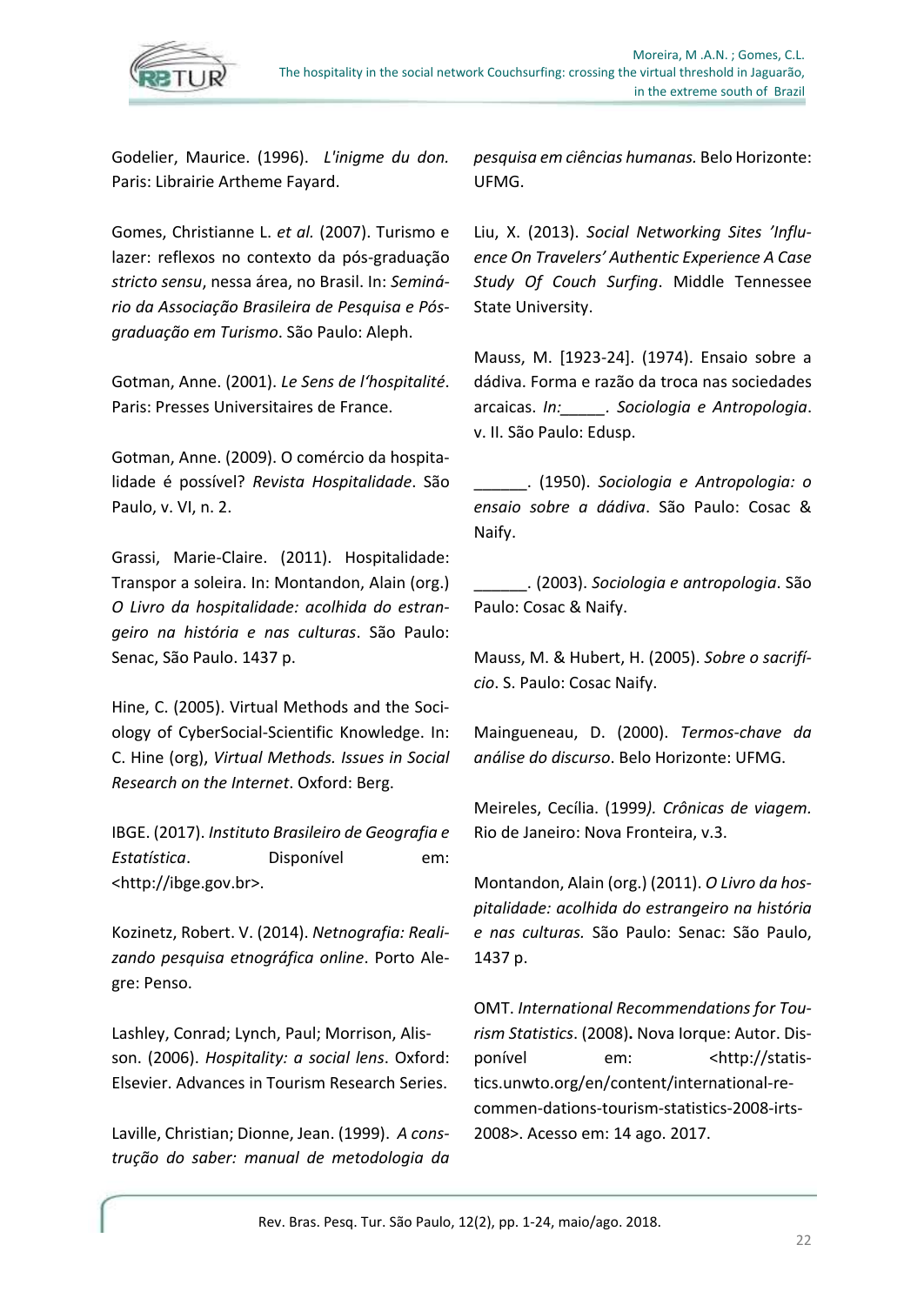

Panosso Netto, Alexandre. (2013). *O que é turismo*. São Paulo: Brasiliense.

Perrot, Danielle. (2011). Dádiva: Hospitalidade e Reciprocidade. In: Montandon, Alain (Org.) *O livro da hospitalidade: acolhida do estrangeiro na história e nas culturas.* São Paulo: Senac: São Paulo, 1437 p.

Polivanov, Beatriz. Etnografia Virtual, Netnografia ou Apenas Etnografia? Implicações dos Termos em Pesquisas Qualitativas na Internet. (2013). *Intercom – Sociedade Brasileira de Estudos Interdisciplinares da Comunicação XXXVI Congresso Brasileiro de Ciências da Comunicação*. Anais. Manaus.

Prefeitura Jaguarão. Disponível em: <http://www.intercom.org.br/papers/nacionais/2013/resumos/R8-0346-1.pdf>. Acesso em: 14 ago. 2017.

Ribeiro, M. F. B. , Melo, A. (2011). *Centro de Interpretação do Pampa: Jaguarão – RS. Espaços Culturais e turísticos em países lusófonos: cultura e turismo*. Rio de Janeiro: UFRJ/FAU/PRO-ARQ.

Ronzhyn, A. *Literature Review of Couchsurfing Research*. Disponível em: <http://ronzhyn.com/files/cs\_review.pdf>. Acesso em: mar. 2016.

\_\_\_\_\_\_. (2015). *Trust and Tolerance in Online Hospitality Networks*. University of Deusto.

Stern, Raquel Farias. (2009). Turismo e Pós Modernidade: Uma Análise do Intercâmbio de Hospitalidade – o caso do *Couchsurfing*. *Revista Itinerarium*. Rio de Janeiro, 141p. v.2, 2009. UNIRIO. Disponível em: <http://www.seer.unirio.br/index.php/itinerarium/ar-ticle/viewArticle/387>. Acesso em: 14 ago. 2017.

Shapiro, J. D. (2012). *"Couchsurfing": Explorations in Cosmopolitanism, Trust, and Re-sistance.* ProQuest Dissertations and Theses. University of California, San Di-ego, Ann Arbor.

Swarbrooke, John; Horner, Susan. (2002). *O comportamento do consumidor no turismo.* São Paulo: Aleph. 405 p. (Série turismo).

Urry, John. (2001). *O olhar do turista: lazer e viagens nas sociedades contemporâneas*. São Paulo: Studio Nobel; SESC.

Vila, Trinidad Dominguéz; Vila, Noelia Araújo. (2012). El fenómeno 2.0 en el sector turístico. El caso de Madrid 2.0. *Revista Pasos Online*. v.10, n.3. Disponível em: <http://www.pasosonline.org/Publicados/10312/PA SOS29.pdf#page=9>. Acesso em: mar. 2015.

William, Edu; Martell, E. Pérez. (2008). Turismo 2.0. La web social como plataforma para desarrolhar um ecossistema turístico basado en el conocimiento. *Estudios Turísticos.* n.178, p. 113-147.

Yannopoulou, N. (2013). User-Generated Brands and Social Media: *Couchsurfing* and Airbnb. *Contemporary Management Research*. n. 9(1), p.85–90.

Zhu, Y. (2010). *Social Capital, Trust and the Online Hospitality Community*. Manchester: University of Manchester.

*\_\_\_\_\_\_\_\_\_\_\_\_\_\_\_\_\_*

*Authors informations:*